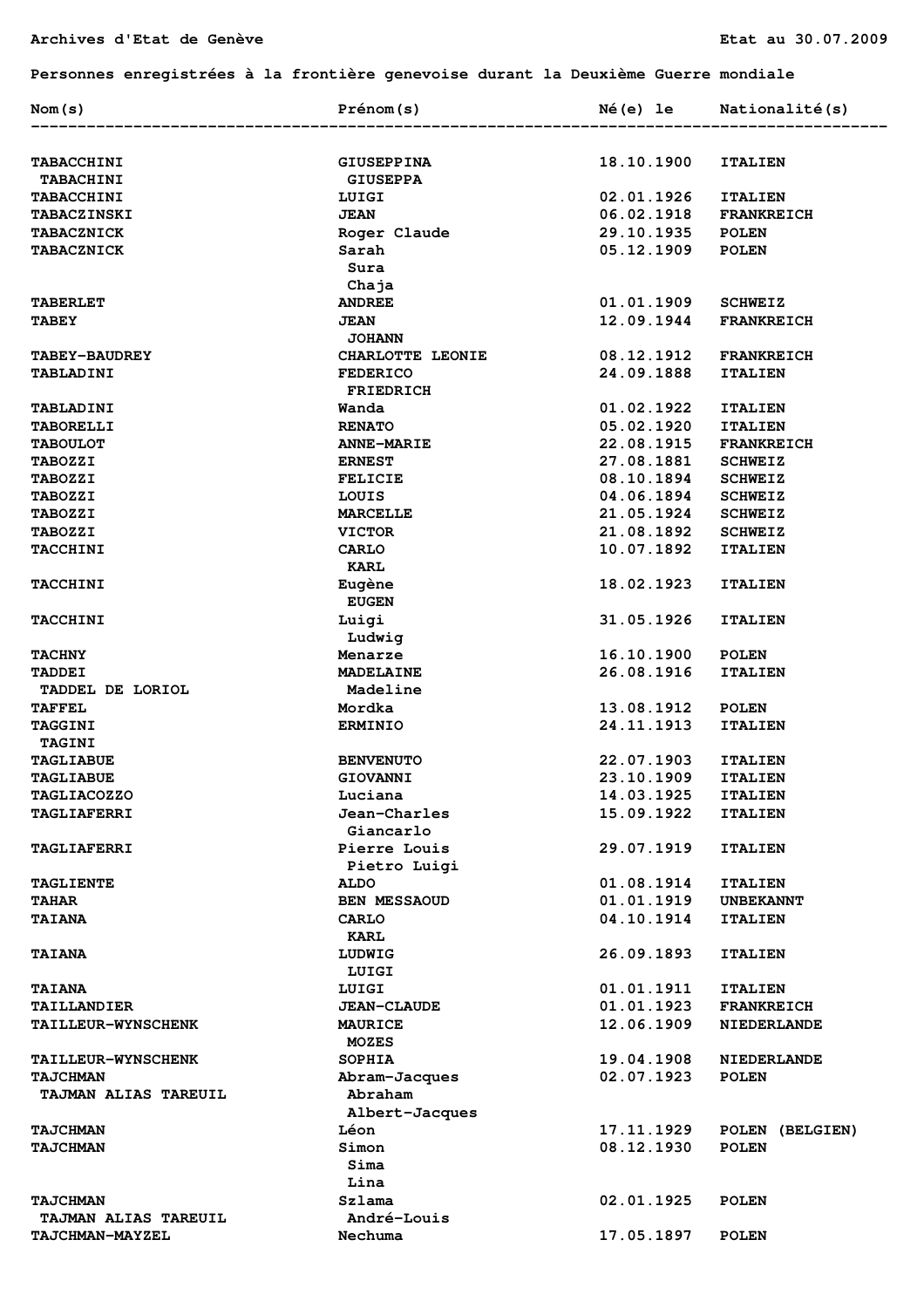| <b>TAJFEL</b>                  | Abraham                | 26.07.1906               | <b>POLEN</b>                           |
|--------------------------------|------------------------|--------------------------|----------------------------------------|
| <b>TAJFEL-ZAJDE</b>            | Malka                  | 04.11.1910               | <b>POLEN</b>                           |
| <b>TALAMONA</b>                | <b>EDOUARD</b>         | 01.10.1900               | <b>ITALIEN</b>                         |
| <b>TALMUD</b>                  | Leo                    | 09.01.1920               | <b>STAATENLOS</b>                      |
| <b>TALMUND</b>                 |                        |                          | (RUMANIEN)                             |
| <b>TAMBORINI</b>               | <b>VITTORIO</b>        | 08.10.1911               | <b>ITALIEN</b>                         |
| <b>TAMBORSKI</b>               | <b>HENRYK</b>          | 12.09.1927               | <b>POLEN</b>                           |
|                                | <b>HEINRICH</b>        |                          |                                        |
| <b>TAMINI</b>                  | Jean-Baptiste          | 07.12.1919               | <b>SCHWEIZ FRANKREICH</b>              |
| <b>TAMINI</b>                  | Pierre                 | 25.08.1917               | <b>SCHWEIZ FRANKREICH</b>              |
| <b>TAMISARI</b>                | <b>GIUSEPPE</b>        | 13.01.1922               | <b>ITALIEN</b>                         |
|                                | <b>JOSEPH</b>          |                          |                                        |
| <b>TANNENBAUM</b>              | Arthur                 | 26.10.1924               | <b>OESTERREICH</b>                     |
| <b>TANNENBAUM</b>              | Gerson                 | 29.11.1912               | (DEUTSCHLAND)<br>FRANKREICH (POLEN)    |
|                                | Georges                |                          |                                        |
| <b>TANNENBAUM</b>              | Lazard                 | 06.05.1941               | <b>FRANKREICH</b>                      |
|                                | Lazare                 |                          |                                        |
| TANNENBAUM-LEJZEROWICZ         | Laja                   | 16.03.1916               | FRANKREICH POLEN                       |
|                                | Léa                    |                          |                                        |
| <b>TANNER</b>                  | Alfred                 | 25.09.1924               | <b>SCHWEIZ</b>                         |
| <b>TANOSI</b>                  | <b>EUGENIO</b>         | 01.01.1924               | <b>ITALIEN</b>                         |
| <b>TANQUEREL</b>               | <b>VIOLETTE</b>        | 10.04.1904               | <b>FRANKREICH</b>                      |
| TANTE-GERMAIN, NEE DUBOST      | <b>JEANNE-LOUISE</b>   | 03.08.1921               | <b>FRANKREICH</b>                      |
| <b>TANZIO</b>                  | Francesco              | 23.10.1924               | <b>ITALIEN</b>                         |
| <b>TAPONNIER</b>               | <b>JEAN</b>            | 18.10.1923               | <b>SCHWEIZ</b>                         |
| <b>TAPPONIER</b>               | LOUIS                  | 25.02.1921               | <b>FRANKREICH</b>                      |
| TAPPONNIER-BRAND               | Louise Antonie         | 10.12.1910               | <b>FRANKREICH</b>                      |
|                                | Louisa                 |                          |                                        |
| <b>TARABUSI</b>                | <b>ARISTIDE</b>        | 28.06.1904               | <b>ITALIEN</b>                         |
| <b>TARAMARCAZ</b>              | <b>ALBERT</b>          | 01.12.1925               | <b>SCHWEIZ</b>                         |
| <b>TARANTINO</b>               | <b>GIUSEPPE</b>        | 23.04.1924               | <b>ITALIEN</b>                         |
|                                | <b>JOSEF</b>           |                          |                                        |
| <b>TARAS</b>                   | Tadeuz                 | 27.07.1906               | <b>POLEN</b>                           |
|                                | Tadeusz                |                          |                                        |
| <b>TARDY</b>                   | <b>GASTON</b>          | 11.03.1922<br>31.12.1920 | <b>FRANKREICH</b>                      |
| <b>TARDY</b><br><b>TARDY</b>   | Louis<br>Marcel        | 07.01.1928               | <b>FRANKREICH</b><br><b>FRANKREICH</b> |
| <b>TARDY ALIAS MEGEVAND</b>    | Gaston alias Fernand   | 01.08.1924               | <b>FRANKREICH</b>                      |
| <b>TARILONTE</b>               | Manuel                 | 15.08.1925               | <b>SPANIEN</b>                         |
| <b>TARKIELTAUB</b>             | Abram                  | 09.07.1903               | <b>POLEN</b>                           |
| <b>TARKEILTAUB</b>             | Abraham                |                          |                                        |
| <b>TARKIELTAUB</b>             | <b>Bela</b>            | 09.01.1931               | <b>POLEN</b>                           |
| <b>TARKIELTAUB</b>             | Szejna                 | 10.06.1936               | <b>POLEN</b>                           |
| <b>TARKIELTAUB-TARKIELTAUB</b> | Laja                   | 04.09.1904               | <b>POLEN</b>                           |
| <b>TARKEILTAUB</b>             |                        |                          |                                        |
| <b>TARONI</b>                  | <b>FREDERIC</b>        | 11.07.1920               | <b>ITALIEN</b>                         |
| <b>TARRADELLAS MACIA</b>       | <b>ANTONIA</b>         | 10.10.1903               | <b>SPANIEN</b>                         |
| <b>TARRADELLAS MACIA</b>       | <b>JOSEPH</b>          | 30.08.1942               | <b>SPANIEN</b>                         |
| <b>TARRADELLAS MACIA</b>       | <b>MONSERRAT</b>       | 29.09.1929               | <b>SPANIEN</b>                         |
| TAS                            | Giuseppina Enrichetta  | 11.08.1899               | ENGLAND (ITALIEN)                      |
| TAS                            | Jacques                | 10.05.1892               | ENGLAND (BELGIEN)                      |
| <b>TAS</b>                     | LOUIS                  | 23.08.1904               | <b>NIEDERLANDE</b>                     |
| TAS                            | Philip Lucian          | 04.02.1927               | ENGLAND (ITALIEN)                      |
| <b>TASCA</b>                   | Lucette Cécile         | 29.11.1925               | <b>ITALIEN</b>                         |
| <b>TASMA</b><br><b>TASSAN</b>  | Rosette                | 28.11.1933               | POLEN FRANKREICH                       |
| <b>TASSERA</b>                 | Jean<br><b>ALBERTO</b> | 07.09.1921<br>04.12.1924 | <b>FRANKREICH</b><br><b>ITALIEN</b>    |
|                                | <b>ALBERT</b>          |                          |                                        |
| <b>TASSERA</b>                 | <b>GUGLIELMINA</b>     | 02.08.1922               | <b>ITALIEN</b>                         |
|                                | WILHELMINE             |                          |                                        |
| <b>TASSILE</b>                 | René                   | 21.08.1925               | <b>ITALIEN</b>                         |
| <b>TATERKA</b>                 | <b>MICHEL</b>          | 17.09.1901               | <b>POLEN</b>                           |
|                                | <b>MICHAL</b>          |                          |                                        |
| <b>TATICH</b>                  | Bochko                 | 09.08.1908               | <b>JUGOSLAWIEN</b>                     |
| TATO LAGO                      | Maximilio              | 07.01.1907               | <b>SPANIEN</b>                         |
|                                | Maximino               |                          |                                        |
| <b>TAU</b>                     | <b>ERIKA</b>           | 18.06.1922               | <b>POLEN</b>                           |
|                                | <b>ERICA</b>           |                          |                                        |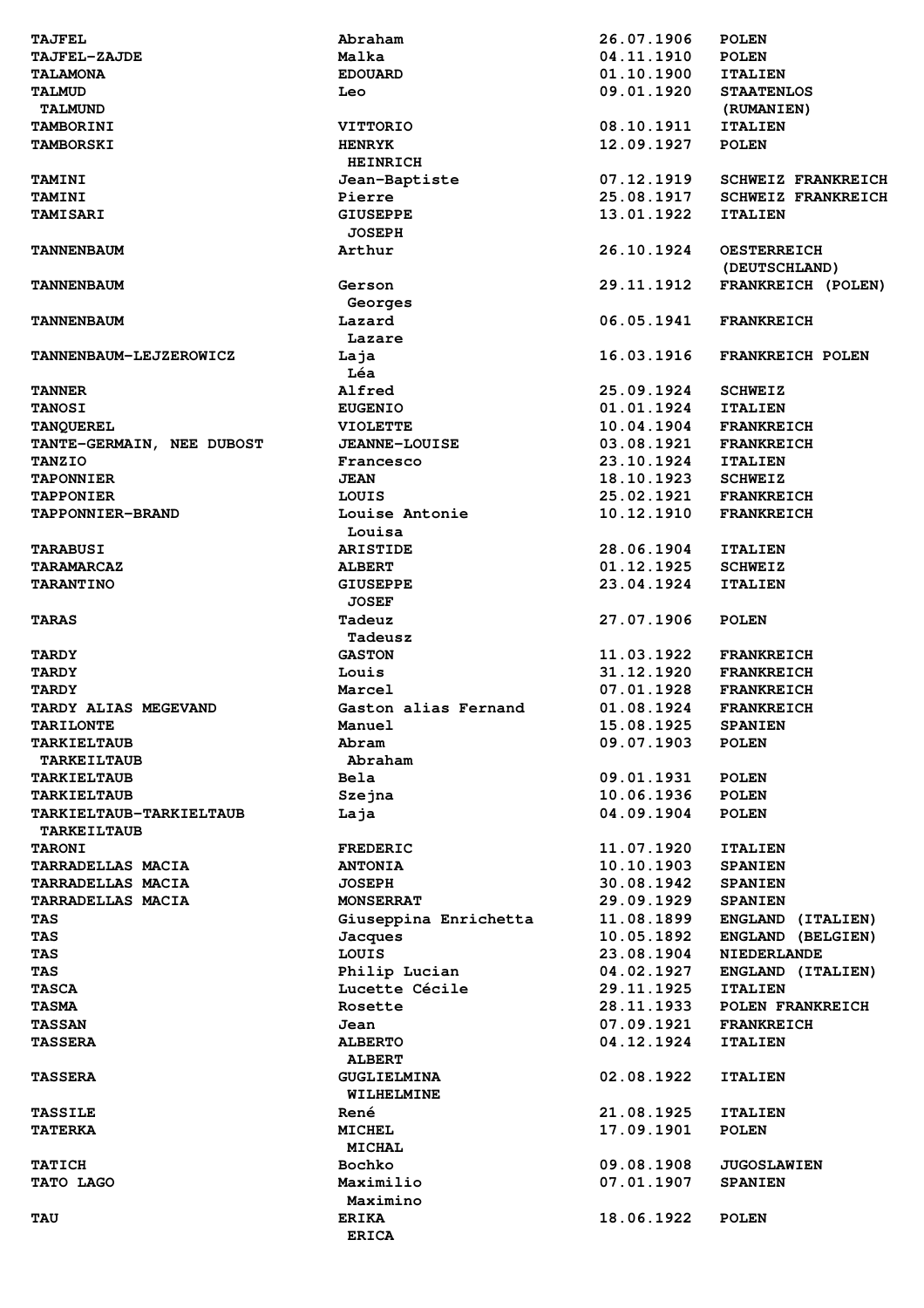| <b>TAU</b>                      | <b>REGINE</b>           | 13.01.1921               | <b>POLEN</b>                 |
|---------------------------------|-------------------------|--------------------------|------------------------------|
| <b>TAU</b>                      | Samuel                  | 29.03.1917               | <b>POLEN</b>                 |
| <b>TAUBER</b>                   | Alfred                  | 29.01.1936               | <b>STAATENLOS</b>            |
|                                 |                         |                          | (OESTERREICH)                |
|                                 |                         | 11.08.1929               |                              |
| <b>TAUBER</b>                   | <b>ALICE</b>            |                          | STAATENLOS (POLEN)           |
| <b>TAUBER</b>                   | <b>HANS</b>             | 04.08.1881               | <b>STAATENLOS</b>            |
|                                 |                         |                          | (OESTERREICH)                |
| <b>TAUBER</b>                   | Louis                   | 08.09.1909               | <b>OESTERREICH</b>           |
|                                 | Ludwig                  |                          |                              |
| TAUBER NEE KOHN                 | Hilda                   | 11.01.1908               | <b>OESTERREICH</b>           |
| TAUBER-PICHLER                  | <b>HILDEGARD</b>        | 30.06.1883               | <b>STAATENLOS</b>            |
|                                 |                         |                          | (OESTERREICH)                |
|                                 |                         |                          |                              |
| <b>TAUBMANN</b>                 | Harry                   | 02.11.1940               | <b>STAATENLOS</b>            |
|                                 |                         |                          | (OESTERREICH)                |
| <b>TAUBMANN</b>                 | Jakob                   | 15.08.1905               | <b>OESTERREICH</b>           |
|                                 | Jacob                   |                          | <b>STAATENLOS</b>            |
| <b>TAUBMANN-BROD</b>            | Alta-Sara               | 08.10.1912               | <b>STAATENLOS</b>            |
|                                 | Sarah                   |                          | (OESTERREICH)                |
| TAUSIK ALIAS SPINDEL            | Henri                   | 02.05.1942               | <b>POLEN</b>                 |
|                                 |                         |                          |                              |
| TAUSIK-SCHIRER ALIAS SPINDEL-   | Bertha                  | 26.08.1909               | <b>POLEN</b>                 |
| <b>TAUSIK</b>                   | Berta                   |                          |                              |
| <b>TAUSS</b>                    | Claus                   | 01.01.1943               | <b>SCHWEIZ</b>               |
| <b>TAUSS</b>                    | Eberhard                | 01.01.1942               | <b>SCHWEIZ</b>               |
| <b>TAUSS</b>                    | Ernest                  | 01.01.1909               | <b>SCHWEIZ</b>               |
| <b>TAUSS</b>                    | Gertrud                 | 01.01.1920               |                              |
|                                 |                         |                          | <b>SCHWEIZ</b>               |
| <b>TAUSS</b>                    | Wolfang                 | 01.01.1940               | <b>SCHWEIZ</b>               |
| <b>TAVERNEY</b>                 | <b>GUSTAVE</b>          | 23.06.1881               | <b>SCHWEIZ</b>               |
| <b>TAVERNIER</b>                | <b>AUGUSTE</b>          | 20.05.1920               | <b>FRANKREICH</b>            |
| <b>TAVERNIE</b>                 |                         |                          |                              |
| <b>TAYAR</b>                    | Jacques René Fred       | 07.09.1944               | <b>FRANKREICH</b>            |
|                                 | <b>Jakob Rene Fred</b>  |                          |                              |
|                                 |                         |                          |                              |
| <b>TAYAR</b>                    | Olivier René Raoul Jean | 07.05.1943               | <b>FRANKREICH</b>            |
| <b>TAYAR-MARCO</b>              | ISABELLE LEA            | 27.05.1914               | <b>FRANKREICH</b>            |
| <b>TAYAR-SIMON</b>              | <b>HENRIETTE</b>        | 11.09.1888               | <b>FRANKREICH</b>            |
|                                 |                         |                          | (ALGERIEN)                   |
| <b>TAYLOR</b>                   | GERALD ANDRÉ ROBERT     | 02.09.1922               | <b>GROSSBRITANNIEN</b>       |
|                                 |                         |                          |                              |
| <b>TAYLOR</b>                   | WILLIAM HENRY           | 08.03.1887               | <b>GROSSBRITANNIEN</b>       |
| <b>TAZELAAR</b>                 | Peter                   | 05.05.1920               | <b>NIEDERLANDE</b>           |
| <b>TCHENE</b>                   | LUCIEN EMILE            | 23.01.1916               | <b>BELGIEN</b>               |
| <b>TCHERNIAK</b>                | WLADIMIR                | 08.01.1924               | <b>RUSSLAND</b>              |
| <b>TCHERTOFF-GOLDIN</b>         | <b>SOPHIE</b>           | 20.09.1890               | <b>FRANKREICH</b>            |
|                                 |                         |                          | (RUSSLAND)                   |
|                                 |                         |                          |                              |
| <b>TCHOBROUTSKY</b>             | Georges                 | 26.02.1930               | <b>FRANKREICH</b>            |
| <b>TCHORZEWSKA</b>              | Roza-Renée              | 15.05.1920               | <b>POLEN</b>                 |
| <b>ROSZEN-TCHORZEWSKA</b>       |                         |                          |                              |
| <b>TCHOUKRAN</b>                | Louise                  | 04.09.1927               | <b>TURKEI</b>                |
|                                 | Louisa                  |                          |                              |
|                                 |                         |                          |                              |
|                                 |                         |                          |                              |
| <b>TCHOUKRAN</b>                | Nisso                   | 14.02.1931               | <b>TURKEI</b>                |
| <b>TEDESCHI</b>                 | Ada                     | 18.12.1922               | <b>ITALIEN</b>               |
| <b>TEDESCHI</b>                 | Delia                   | 22.11.1940               | <b>ITALIEN</b>               |
| <b>TEDESCHI</b>                 | Ettore                  | 10.09.1876               | <b>ITALIEN</b>               |
| <b>TEDESCHI</b>                 | Vittorio                | 13.07.1910               | <b>ITALIEN</b>               |
| TEDESCHI-LUZZATI                | Bianca                  |                          | <b>ITALIEN</b>               |
|                                 |                         | 01.05.1922               |                              |
| <b>TEDESCO</b>                  | Luigi                   | 19.08.1920               | <b>ITALIEN</b>               |
| <b>TEGELAERS</b>                | WILHELM HENDRICUS       | 11.05.1918               | <b>NIEDERLANDE</b>           |
|                                 | WILHELMUS HENDRIKUS     |                          |                              |
| TEGGI                           | <b>ENNIO</b>            | 13.04.1911               | <b>ITALIEN</b>               |
| <b>TEICHBERG</b>                | <b>JOEL</b>             | 06.06.1904               | <b>POLEN</b>                 |
| <b>TEICHBERG-MOHRER</b>         | Lili                    | 06.04.1913               | <b>POLEN</b>                 |
|                                 | Anna                    |                          |                              |
| <b>TEICHER</b>                  |                         | 02.01.1933               | <b>POLEN</b>                 |
|                                 | Anni-Minna              |                          |                              |
| <b>TEICHER</b>                  | Eliaser                 | 04.01.1906               | <b>POLEN</b>                 |
|                                 | Eliasar                 |                          |                              |
| <b>TEICHER</b>                  | Gisela                  | 30.08.1930               | <b>POLEN</b>                 |
|                                 | Gisèle                  |                          |                              |
|                                 |                         |                          |                              |
| <b>TEICHER</b>                  | Israel                  | 02.12.1935               | <b>POLEN</b>                 |
| <b>TEICHER</b>                  | Mali                    | 17.11.1937               | <b>POLEN</b>                 |
| <b>TEICHER</b><br>TEICHER-WEBER | Naphtali<br>Cipora      | 23.07.1934<br>01.02.1904 | <b>POLEN</b><br><b>POLEN</b> |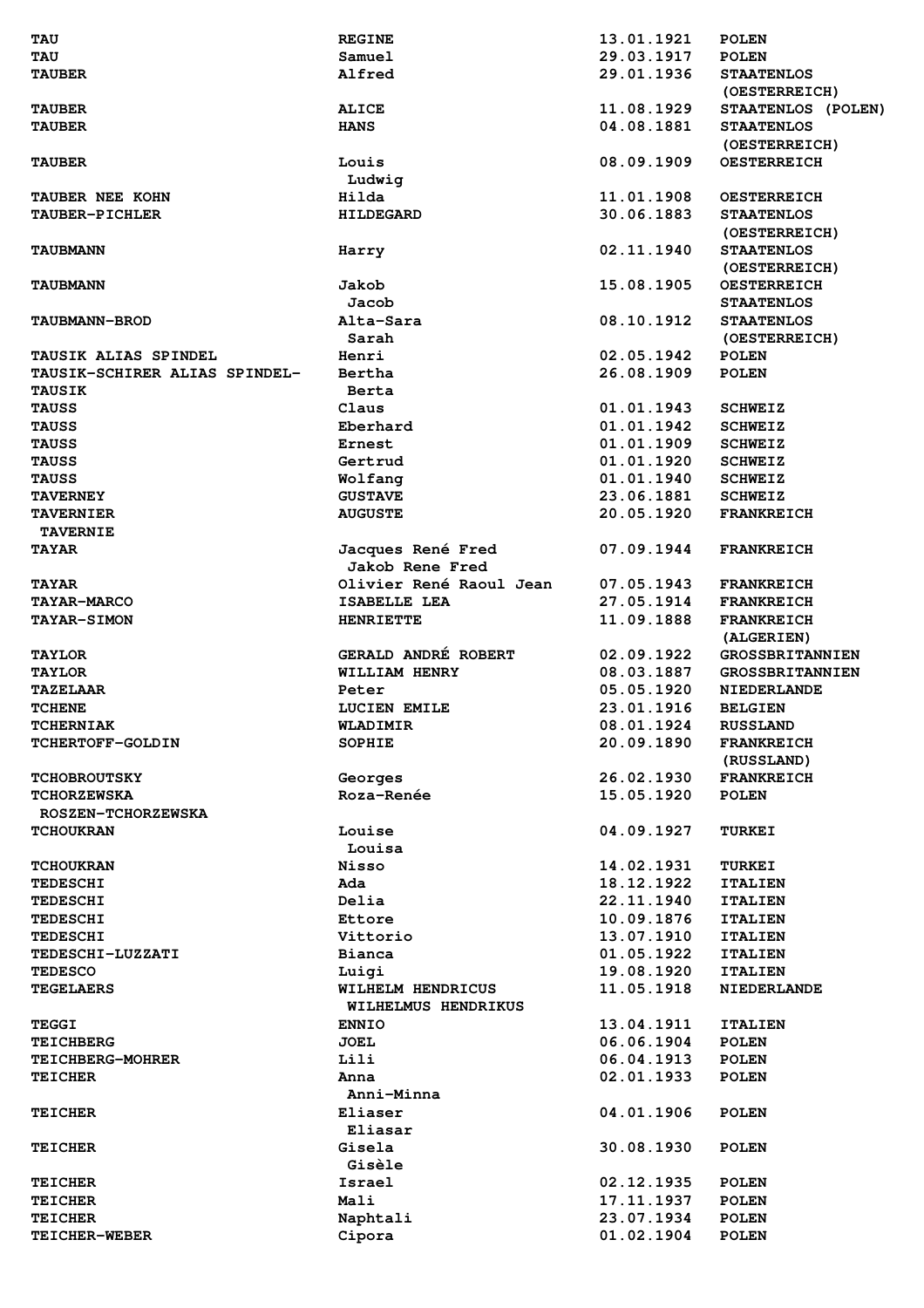|                             | Cilly                |            |                         |
|-----------------------------|----------------------|------------|-------------------------|
| <b>TEICHHOLZ</b>            | David                | 08.10.1928 | <b>POLEN</b>            |
| <b>TEICHLER</b>             | <b>HEDWIGE</b>       | 16.05.1925 | <b>POLEN</b>            |
|                             | <b>EDWIGE</b>        |            |                         |
| TEICHLER-TEICHLER           | <b>GUSTI GITEL</b>   | 25.12.1898 | <b>POLEN</b>            |
|                             |                      |            |                         |
|                             | <b>JUSTINE</b>       |            |                         |
| <b>TEILLON</b>              | Marcel Pierre        | 25.12.1920 | <b>FRANKREICH</b>       |
| <b>TEITELBAUM</b>           | Baruch               | 31.01.1908 | POLEN (USA)             |
| <b>TEITELBAUM</b>           | Bella                | 21.01.1938 | <b>POLEN</b>            |
| <b>TEITELBAUM</b>           | Bertha               | 10.01.1933 | <b>POLEN</b>            |
| <b>TEITELBAUM</b>           | Cécile               | 04.04.1928 | <b>POLEN</b>            |
|                             | Caecilia             |            |                         |
|                             |                      |            |                         |
| <b>TEITELBAUM</b>           | <b>FEIGE</b>         | 16.04.1912 | UNGARN RUMANIEN         |
| <b>TEITELBAUM</b>           | Frydy                | 07.02.1936 | <b>POLEN</b>            |
| <b>TEITELBAUM</b>           | <b>JOEL</b>          | 13.01.1887 | UNGARN RUMANIEN         |
| <b>TEITELBAUM</b>           | Magdalena            | 02.01.1936 | <b>POLEN</b>            |
| <b>TEITELBAUM</b>           | Marcel               | 28.08.1940 | <b>POLEN</b>            |
| <b>TEITELBAUM</b>           | Sara                 | 06.09.1926 | <b>POLEN</b>            |
|                             |                      |            |                         |
|                             | Ryfka                |            |                         |
|                             | Renée                |            |                         |
| <b>TEITELBAUM-KSIAZ</b>     | Dora                 | 05.11.1910 | <b>POLEN</b>            |
| TEITELBAUM-MANDELBAUM       | Lotti                | 14.05.1897 | <b>POLEN</b>            |
| TEITELBAUM-SZER             | Rywka                | 06.09.1911 | <b>POLEN</b>            |
|                             | Rifka                |            |                         |
|                             |                      |            |                         |
| TEIXEIRA DE MATTOS          | David                | 15.01.1918 | <b>NIEDERLANDE</b>      |
| TEJEDA JIMENEZ              | Juan                 | 05.05.1925 | <b>SPANIEN</b>          |
| <b>TELDERS</b>              | <b>FLORIS WILLEM</b> | 15.01.1915 | <b>NIEDERLANDE</b>      |
| <b>TELEKI-KOVACS</b>        | Suzanne              | 25.09.1902 | <b>UNGARN</b>           |
| <b>TELLER</b>               | <b>BERNARD</b>       | 22.07.1931 | <b>FRANKREICH</b>       |
|                             |                      |            |                         |
| <b>TELLER</b>               | <b>BERTHA</b>        | 20.04.1933 | <b>FRANKREICH</b>       |
| <b>TELLER</b>               | <b>HUGUETTE</b>      | 03.12.1933 | <b>FRANKREICH</b>       |
| <b>TELLER</b>               | <b>JEANETTE</b>      | 14.11.1927 | <b>FRANKREICH</b>       |
| <b>TELLER</b>               | <b>MAURICE</b>       | 23.08.1898 | <b>FRANKREICH</b>       |
| TELLER                      | <b>SIGISMUND</b>     | 28.04.1905 | <b>FRANKREICH</b>       |
|                             | <b>SIGISMOND</b>     |            |                         |
|                             |                      |            |                         |
| TELLER-GABLINGER            | <b>ETEL</b>          | 15.06.1907 | <b>FRANKREICH</b>       |
| <b>TELLER-PERKANOWITSCH</b> | <b>BERTHE</b>        | 21.07.1910 | <b>FRANKREICH</b>       |
| <b>TELLEY</b>               | <b>JOSEPH</b>        | 14.10.1893 | <b>SCHWEIZ</b>          |
| <b>TELLEY</b>               | <b>SUZANNE</b>       | 29.03.1926 | <b>SCHWEIZ</b>          |
| TELLINI                     | <b>RICARDO</b>       | 03.04.1908 | <b>ITALIEN</b>          |
|                             | <b>RICHARD</b>       |            |                         |
|                             |                      |            |                         |
| TELLINI                     | <b>SEVERINA</b>      | 13.12.1908 | <b>ITALIEN</b>          |
| <b>TELNER</b>               | Renée                | 16.09.1931 | <b>FRANKREICH POLEN</b> |
| <b>TELNER</b>               | Wolf                 | 10.01.1893 | <b>POLEN</b>            |
| TELNER-HAID                 | Cypa                 | 10.06.1895 | <b>POLEN</b>            |
| <b>HAJDA</b>                |                      |            |                         |
|                             |                      |            |                         |
| <b>TEMPELDINER</b>          | Chaja                | 21.02.1937 | <b>POLEN</b>            |
|                             | Charlotte            |            |                         |
| <b>TEMPELDINER</b>          | Samuel               | 26.02.1909 | <b>POLEN</b>            |
|                             | Szmul                |            |                         |
| TEMPELDINER-SALZMAN         | Paula                | 20.03.1909 | <b>POLEN</b>            |
|                             | Pesa                 |            |                         |
|                             |                      |            |                         |
|                             | Pessa                |            |                         |
| <b>TEMTCHINE</b>            | Fernand              | 01.01.1921 | <b>FRANKREICH</b>       |
| <b>TENTCHECRINE</b>         |                      |            |                         |
| <b>TENAILLE</b>             | Henri-Pierre         | 20.03.1902 | <b>FRANKREICH</b>       |
| <b>TENCER</b>               | Henri                | 10.12.1919 | <b>POLEN</b>            |
| <b>TENCER</b>               | Liliane              | 22.08.1942 | <b>POLEN</b>            |
|                             |                      |            |                         |
| TENCER-BERKOWITZ            | Zily                 | 12.07.1923 | POLEN STAATENLOS        |
| <b>BERKOWISCH</b>           |                      |            | (DEUTSCHLAND)           |
| <b>TENEKETZIS</b>           | <b>PERICLIS</b>      | 22.07.1908 | <b>GRIECHENLAND</b>     |
| <b>TENENBAUM</b>            | <b>BRUCHA</b>        | 31.08.1881 | <b>POLEN</b>            |
| <b>TENNENBAUM</b>           |                      |            |                         |
|                             |                      |            |                         |
| <b>TENENBAUM</b>            | Joseph               | 24.03.1898 | STAATENLOS (POLEN)      |
| <b>TENENBAUM</b>            | Madeleine            | 02.03.1938 | <b>POLEN</b>            |
| TENENBAUM ALIAS OURY        | Gérard Max           | 29.04.1919 | <b>FRANKREICH</b>       |
| <b>TENERAFF</b>             | Vincent              | 15.01.1920 | <b>FRANKREICH</b>       |
| <b>TENTORIO</b>             | <b>CESARINA</b>      | 12.08.1922 | <b>ITALIEN</b>          |
| <b>TEODORESCO</b>           | Eliazar Lotar        | 30.01.1905 | <b>FRANKREICH</b>       |
|                             |                      |            |                         |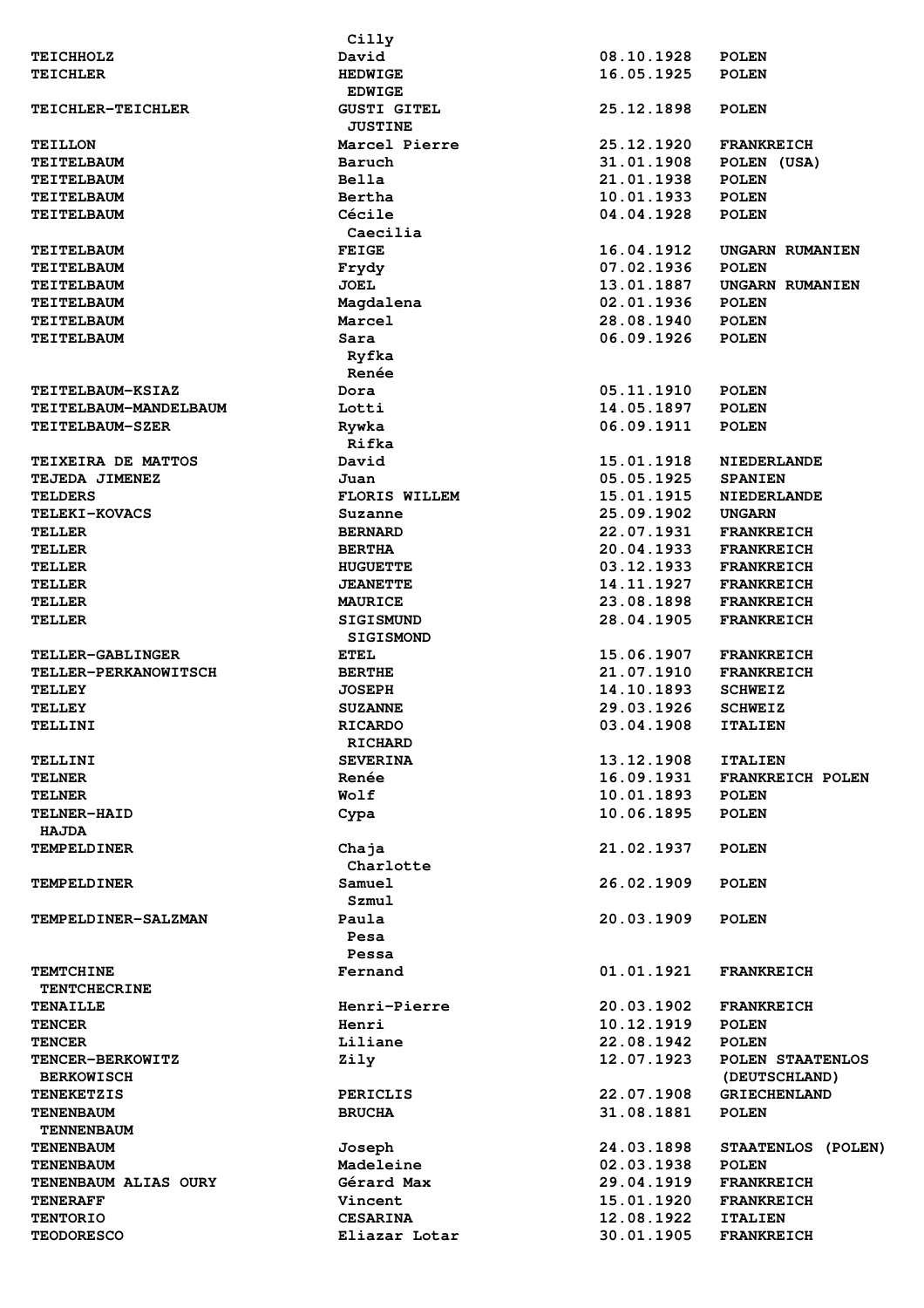|                            | dit Eli-Lotar                                 |            |                                    |
|----------------------------|-----------------------------------------------|------------|------------------------------------|
| <b>TEODORESCO-MAKOVSKI</b> | Elisabeth                                     | 24.05.1904 | FRANKREICH (POLEN)                 |
| <b>TEPER</b>               | Abraham-Adolphe                               | 29.06.1900 | POLEN STAATENLOS                   |
| <b>TEPPER</b>              | Abraham Adolf                                 |            |                                    |
| <b>TEPPE</b>               | <b>ALFONS</b><br><b>ALPHONSE</b>              | 24.05.1922 | <b>FRANKREICH</b>                  |
| TEPPER                     | Abraham                                       | 10.12.1912 | <b>POLEN</b>                       |
| <b>TEPPER</b>              | Léon                                          | 03.11.1941 | <b>POLEN</b>                       |
| <b>TEPPER</b>              | Oskar<br>Osiasz                               | 30.12.1906 | <b>POLEN</b>                       |
| <b>TEPPER</b>              | Rafael                                        | 17.12.1928 | <b>STAATENLOS</b>                  |
|                            | Raphael                                       |            | (OESTERREICH)                      |
| <b>TEPPER-GARBER</b>       | Golda                                         | 01.11.1917 | <b>POLEN</b>                       |
| <b>TER HAAR</b>            | Joannes                                       | 10.05.1921 | <b>NIEDERLANDE</b>                 |
|                            | Johann                                        |            |                                    |
| <b>TERAZZI</b>             | Arthur                                        | 16.11.1909 | <b>ITALIEN</b>                     |
| <b>TERENZIO</b>            | PIO-CARLO                                     | 04.09.1921 | <b>ITALIEN</b>                     |
| <b>TERHOCH</b>             | Paul                                          | 09.09.1914 | <b>STAATENLOS</b><br>(DEUTSCHLAND) |
| <b>TERKAN</b>              | Chaim                                         | 08.11.1898 | <b>SOWJETUNION</b><br>(LITAUEN)    |
| <b>TERKAN</b>              | Jeannette                                     | 01.10.1942 | SOWJETUNION POLEN<br>(LITAUEN)     |
| <b>TERKAN</b>              | Simone                                        | 30.12.1940 | SOWJETUNION POLEN<br>(LITAUEN)     |
| <b>TERKAN-FINKELSTEIN</b>  | Frieda                                        | 24.10.1919 | SOWJETUNION POLEN<br>(LITAUEN)     |
| TERQUEM-MAYER              | <b>JAN</b>                                    | 07.09.1877 | <b>FRANKREICH</b>                  |
|                            | <b>JEANNE</b>                                 |            |                                    |
|                            | Jane                                          |            |                                    |
| <b>TERRACINA</b>           | Ada                                           | 15.08.1935 | <b>ITALIEN</b>                     |
| <b>TERRACINA</b>           | Adalgisa                                      | 02.08.1930 | <b>ITALIEN</b>                     |
| <b>TERRACINA</b>           | Dario                                         | 11.05.1932 | <b>ITALIEN</b>                     |
| <b>TERRADE</b>             | Jean                                          | 03.05.1924 | <b>FRANKREICH</b>                  |
| <b>TERRAILLON</b>          | <b>MARTHE</b>                                 | 14.09.1911 | <b>SCHWEIZ</b>                     |
| <b>TERRAPON-KOCHS</b>      | Marc Robert                                   | 13.06.1947 | <b>LETTLAND</b>                    |
| <b>KOCHS</b>               |                                               |            | <b>SOWJETUNION</b><br>(UNBEKANNT)  |
| <b>TERRASSE</b>            | Antoine Marius                                | 05.09.1921 | <b>FRANKREICH</b>                  |
| <b>TERRAY</b>              | HENRI FERNAND<br><b>HEINRICH</b>              | 07.05.1916 | <b>FRANKREICH</b>                  |
| <b>TERREAUX</b>            | Michel                                        | 07.02.1926 | <b>FRANKREICH</b>                  |
| <b>TERRIER</b>             | <b>ALEXIS-FRANCOIS</b>                        | 02.02.1922 | <b>FRANKREICH</b>                  |
| <b>TERRIER</b>             | Chantal                                       | 01.02.1942 | <b>FRANKREICH</b>                  |
| TERRIER                    | <b>JACQUELINE LOUISE</b>                      | 13.04.1940 | <b>FRANKREICH</b>                  |
| <b>TERRIER</b>             | <b>JACQUES</b>                                | 18.04.1913 | <b>FRANKREICH</b>                  |
| <b>TERRIER</b>             | Louis                                         | 19.06.1900 | <b>FRANKREICH</b>                  |
| <b>TERRIER</b>             | <b>PAUL</b><br><b>HENRY</b>                   | 11.04.1920 | <b>FRANKREICH</b>                  |
| <b>TERRIER</b>             | ROBERT François Jean-<br>Claude               | 05.07.1938 | <b>FRANKREICH</b>                  |
| TERRIER-BOCQUET            | <b>JOSEPHINE-ANTOINETTE</b>                   | 09.07.1910 | <b>FRANKREICH</b>                  |
| TERRILL                    | <b>THOMAS</b>                                 | 02.09.1921 | <b>USA</b>                         |
| <b>TERROSSI</b>            | <b>VAGNOLI AMERIGO</b>                        | 01.01.1921 | <b>ITALIEN</b>                     |
| <b>TERUEL HERNANDEZ</b>    | José                                          | 21.11.1917 | <b>SPANIEN</b>                     |
| <b>TERWINDT</b>            | BEATRICE WILHELMINA MARIA<br><b>ALBERTINE</b> | 27.02.1911 | <b>NIEDERLANDE</b>                 |
| <b>TERZAGHI</b>            | <b>NINO</b>                                   | 01.01.1929 | <b>ITALIEN</b>                     |
| <b>TESNIER</b>             | <b>JEAN</b>                                   | 01.01.1922 | <b>FRANKREICH</b>                  |
| <b>TESSARIS</b>            | Pietro                                        | 01.05.1919 | <b>ITALIEN</b>                     |
| <b>TESTONI</b>             | <b>ALDO</b>                                   | 06.10.1923 | <b>ITALIEN</b>                     |
| <b>TESTORI</b>             | LUIGI                                         | 17.07.1921 | <b>ITALIEN</b>                     |
| <b>TEUCHGRABER</b>         | Anna-Clara                                    | 30.11.1874 | <b>SCHWEIZ</b>                     |
| <b>TEUCHGRABER</b>         | <b>RUDOLF</b>                                 | 17.03.1874 | <b>SCHWEIZ</b>                     |
| <b>TEULON</b>              | FREDY-PIERRE CHARLES<br>FREDY PETER           | 07.03.1921 | <b>FRANKREICH</b>                  |
| <b>TEUTSCH</b>             | Hans                                          | 02.12.1926 | <b>STAATENLOS</b><br>(DEUTSCHLAND) |
| <b>TEUWEN</b>              | Godefridus-Stephanus                          | 30.07.1917 | <b>NIEDERLANDE</b>                 |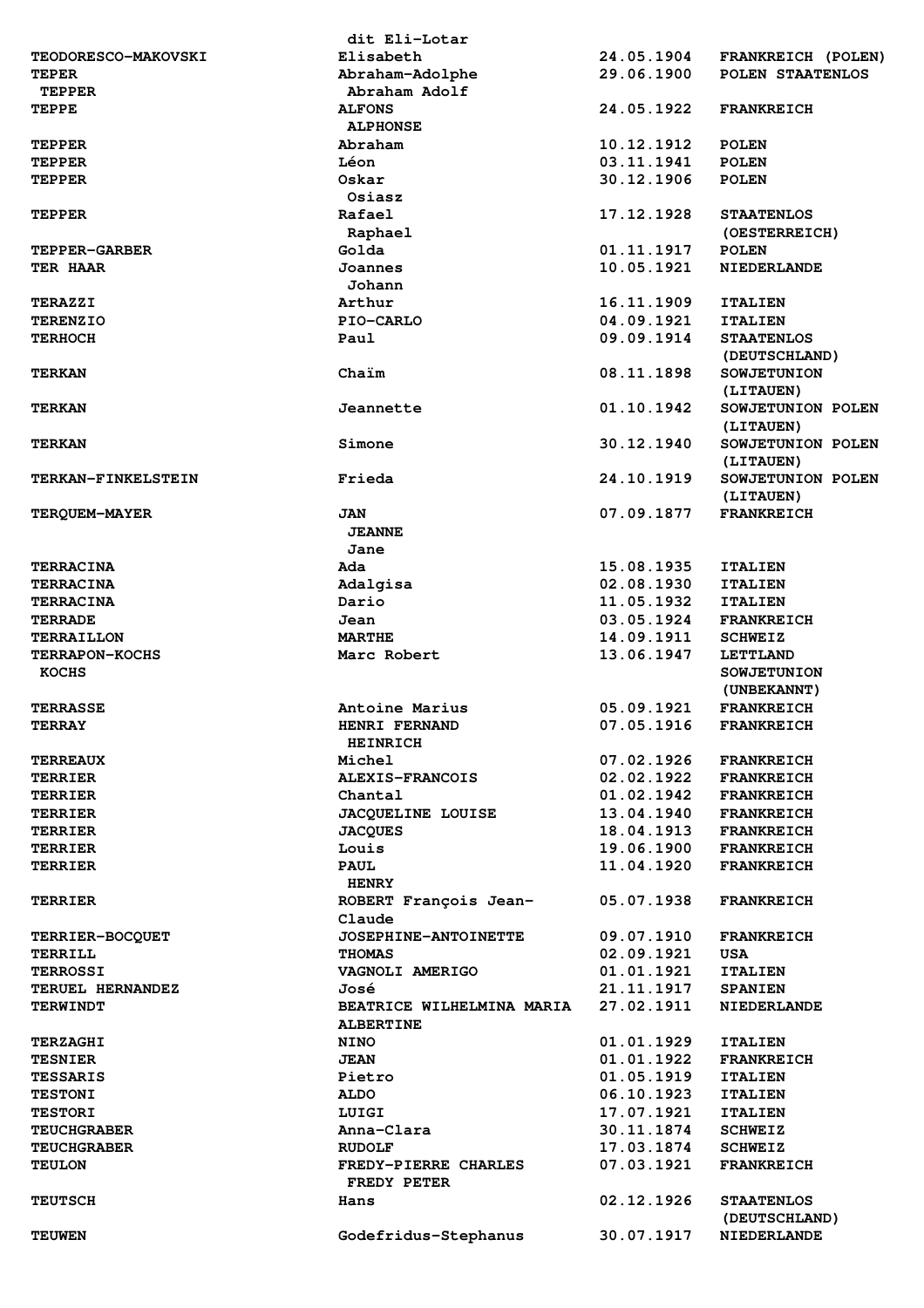| <b>TEUVEN</b>              |                              |            |                    |
|----------------------------|------------------------------|------------|--------------------|
| TEWLIN-FRAIDENRAICH        | <b>FELA</b>                  | 14.01.1916 | <b>POLEN</b>       |
| <b>TEXEIRA</b>             | <b>ARY</b>                   | 05.05.1924 | <b>BRASILIEN</b>   |
| <b>TEYTON</b>              | <b>PETER</b>                 | 29.11.1920 | <b>FRANKREICH</b>  |
| <b>THABARD</b>             | Jean-Victor                  | 01.01.1922 | <b>FRANKREICH</b>  |
| <b>THABUIS</b>             | <b>JEAN</b><br><b>JOHANN</b> | 28.06.1896 | <b>FRANKREICH</b>  |
| <b>THALER</b>              | Charles                      | 13.05.1940 | POLEN STAATENLOS   |
| <b>STELZER</b>             |                              |            |                    |
| <b>THALER-STELZER</b>      | Rifka                        | 05.02.1911 | STAATENLOS (POLEN) |
| <b>THALHEIMER</b>          | <b>ALFRED</b>                | 23.06.1897 | <b>DEUTSCHLAND</b> |
| <b>THALHEIMER</b>          | Denise-Lucie                 | 08.08.1928 | <b>FRANKREICH</b>  |
| <b>THALHEIMER</b>          | <b>FRITZ</b>                 | 02.03.1929 | <b>DEUTSCHLAND</b> |
|                            | <b>FRIEDRICH</b>             |            |                    |
| <b>THALHEIMER</b>          | Gérard-Roland                | 26.06.1925 | <b>FRANKREICH</b>  |
| <b>THALHEIMER</b>          | Marcel-Simon                 | 13.04.1893 | <b>FRANKREICH</b>  |
| <b>THALHEIMER</b>          | Marion-Anna                  | 22.02.1932 | <b>FRANKREICH</b>  |
|                            | Marion Anne                  |            |                    |
| <b>THALHEIMER</b>          | MELLI                        | 22.01.1930 | <b>DEUTSCHLAND</b> |
| <b>THALHEIMER</b>          | <b>ROGER</b>                 | 16.04.1939 | <b>UNBEKANNT</b>   |
|                            |                              |            | (FRANKREICH)       |
| <b>THALHEIMER</b>          | <b>WALDEMAR</b>              | 14.08.1899 | <b>STAATENLOS</b>  |
|                            |                              |            | (DEUTSCHLAND)      |
| <b>THALHEIMER-KAUFMANN</b> | <b>MARTHA</b>                | 07.05.1903 | <b>DEUTSCHLAND</b> |
| <b>THALHEIMER-STERN</b>    | Marguerite-Françoise         | 03.07.1898 | <b>FRANKREICH</b>  |
| <b>THALHEIMER-WEIL</b>     | Irma                         | 26.03.1904 | <b>STAATENLOS</b>  |
|                            |                              |            | (DEUTSCHLAND)      |
| <b>THALMANN</b>            | Alfred                       | 06.07.1924 | <b>STAATENLOS</b>  |
|                            |                              |            | (DEUTSCHLAND)      |
| <b>THALMANN</b>            | Rita                         | 13.06.1926 | <b>STAATENLOS</b>  |
|                            |                              |            | (DEUTSCHLAND)      |
| <b>THARY</b>               | Claude                       | 29.04.1924 | <b>FRANKREICH</b>  |
| <b>DHARY</b>               | Claudie                      |            |                    |
| <b>THAU</b>                | Colette                      | 10.04.1937 | <b>FRANKREICH</b>  |
| <b>THAU</b>                | Otto                         | 28.05.1900 | <b>POLEN</b>       |
|                            | Othon                        |            |                    |
| <b>THAU</b>                | <b>ROLAND</b>                | 16.01.1934 | <b>FRANKREICH</b>  |
| <b>THAU-MESSING</b>        | Sala                         | 22.05.1908 | <b>POLEN</b>       |
| <b>THEEBOOM</b>            | Elias                        | 01.03.1909 | <b>NIEDERLANDE</b> |
| <b>THEIBOOM</b>            | Emil<br>Maurits              | 17.09.1897 | <b>NIEDERLANDE</b> |
| <b>THEEBOOM</b>            | Maurice                      |            |                    |
| <b>THEEBOOM</b>            | Salomon                      | 12.09.1918 | <b>NIEDERLANDE</b> |
| <b>THEEBOOM</b>            | Simon                        | 21.02.1911 | <b>NIEDERLANDE</b> |
| <b>THEIBOOM</b>            |                              |            |                    |
| <b>THEEBOOM-LEEDA</b>      | Elisabeth                    | 13.12.1898 | <b>NIEDERLANDE</b> |
| <b>THEEBOOM-STOUWER</b>    | Clara                        | 02.11.1921 | <b>NIEDERLANDE</b> |
| <b>THEILLOU</b>            | <b>MARCEL AUGUSTE</b>        | 06.10.1920 | <b>FRANKREICH</b>  |
| <b>THENOT</b>              | <b>ERNEST</b>                | 08.05.1924 | <b>FRANKREICH</b>  |
|                            | <b>ERNST</b>                 |            |                    |
| <b>THEUBET</b>             | SYLVAIN EMILE                | 06.12.1898 | <b>SCHWEIZ</b>     |
| <b>THEUMANN</b>            | <b>BERNARD</b>               | 15.01.1937 | <b>FRANKREICH</b>  |
| <b>THEUMANN</b>            | <b>JACQUES</b>               | 18.07.1936 | <b>FRANKREICH</b>  |
| <b>THEVENARD</b>           | <b>RAYMOND</b>               | 14.10.1922 | <b>FRANKREICH</b>  |
| <b>THEVENAZ</b>            | Adolf                        | 01.01.1944 | <b>SCHWEIZ</b>     |
| <b>THEVENAZ</b>            | Anette                       | 01.01.1890 | <b>SCHWEIZ</b>     |
| <b>THEVENAZ</b>            | Henriette                    | 01.01.1919 | <b>SCHWEIZ</b>     |
| <b>THEVENET</b>            | Marcel                       | 13.10.1922 | <b>FRANKREICH</b>  |
| <b>THEVENET</b>            | <b>RAYMOND</b>               | 13.02.1935 | <b>FRANKREICH</b>  |
| <b>THEVENIN</b>            | André-Edouard                | 06.03.1920 | <b>FRANKREICH</b>  |
| <b>THEVENIN</b>            | Robert                       | 08.05.1919 | <b>FRANKREICH</b>  |
| <b>THEVENOT</b>            | Georges                      | 08.01.1898 | <b>FRANKREICH</b>  |
| <b>THEYNARD</b>            | <b>EMILIE</b>                | 08.06.1899 | <b>FRANKREICH</b>  |
| THIBAUD                    | <b>FERNAND</b>               | 07.06.1921 | <b>FRANKREICH</b>  |
| <b>THIBAULT</b>            | <b>JOSEPH</b>                | 10.08.1920 | <b>FRANKREICH</b>  |
|                            | <b>JOSEPH MARIE EMILE</b>    |            |                    |
| <b>THIEBAUD</b>            | <b>HUGUETTE</b>              | 13.05.1926 | <b>SCHWEIZ</b>     |
| <b>THIEBERT</b>            | ANDRE-MARCEL-OGER            | 15.06.1936 | <b>FRANKREICH</b>  |
| THIEBERT                   | <b>JEAN-LEON</b>             | 28.11.1918 | FRANKREICH ELSASS  |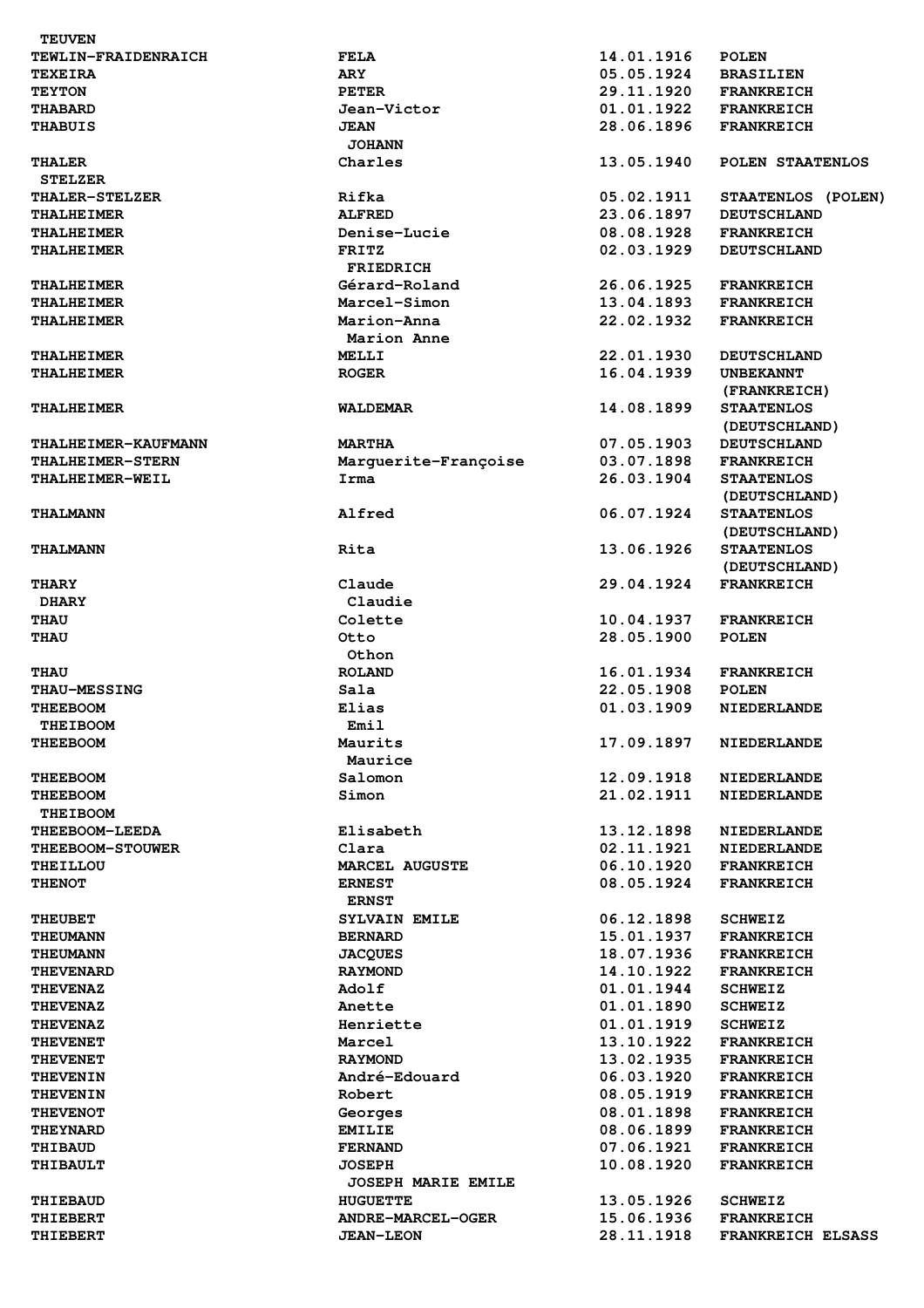| 10.06.1928<br>THIEMARD<br><b>CECILE</b><br><b>SCHWEIZ</b><br>31.10.1937<br>THIER<br><b>POLEN</b><br>Peter<br>Pierre<br>Samuel<br>10.09.1902<br><b>POLEN</b><br>THIER<br>28.07.1907<br><b>POLEN</b><br>THIER-BRODHEIM<br>Nelly<br>Albert<br>04.09.1879<br><b>FRANKREICH</b><br>THIERRY<br>Claude Marie Thérèse<br>16.09.1922<br>THIERRY<br><b>FRANKREICH</b><br>Jeanne<br><b>HERVE</b><br>14.05.1914<br><b>THIERRY</b><br><b>FRANKREICH</b><br>10.07.1882<br><b>JEANNE</b><br><b>FRANKREICH</b><br>THIERRY<br>11.06.1898<br>NADINE CHARLOTTE<br><b>THIERRY-ROTHSCHILD</b><br><b>FRANKREICH</b><br>03.01.1906<br>Madeleine<br><b>FRANKREICH</b><br><b>THIMOTEE</b><br><b>THIMOTHEE</b><br>TELITOSSI-TIMOTHEE<br>08.04.1936<br><b>THIMOTEE</b><br><b>MAURICE</b><br><b>FRANKREICH</b><br>14.11.1900<br>THIRION<br><b>MAXIME JEAN FRANCOIS</b><br><b>BELGIEN</b><br><b>JOSEPH</b><br>20.11.1883<br><b>FRANZ</b><br><b>THOMANEK</b><br><b>POLEN</b><br><b>TOMANEK</b><br><b>JACQUES-ALBERT</b><br>04.08.1918<br><b>THOMAS</b><br><b>FRANKREICH</b><br>Johann<br>12.07.1920<br><b>THOMAS</b><br><b>FRANKREICH</b><br>Johannès<br>02.03.1918<br><b>MARIETTE</b><br><b>THOMAS</b><br><b>FRANKREICH</b><br>(BELGIEN)<br>René<br>23.12.1910<br><b>FRANKREICH</b><br><b>THOMAS</b><br><b>RENE</b><br>21.02.1923<br><b>THOMAS</b><br><b>FRANKREICH</b><br>René Henri<br>12.08.1922<br><b>FRANKREICH</b><br><b>THOMAS</b><br>Célina<br>19.03.1908<br><b>THOMASSE</b><br><b>FRANKREICH</b><br>Clément<br>04.01.1884<br><b>THOMASSE</b><br><b>FRANKREICH</b><br>09.08.1925<br><b>THOME</b><br><b>JEAN ALPHONSE</b><br><b>FRANKREICH</b><br>13.08.1926<br>MADELEINE MARIE<br><b>THOME</b><br><b>FRANKREICH</b><br>02.05.1922<br><b>THOME</b><br><b>MARIE-JEANNE</b><br><b>FRANKREICH</b><br><b>MARIE</b><br><b>Brigitte</b><br>03.05.1944<br><b>THOMI</b><br><b>SCHWEIZ</b><br>Charlotte<br>28.03.1932<br><b>THOMI</b><br><b>SCHWEIZ</b><br>12.01.1940<br><b>THOMI</b><br>Christa<br><b>SCHWEIZ</b><br>Emil<br>26.09.1907<br><b>THOMI</b><br><b>SCHWEIZ</b><br>23.03.1931<br><b>THOMI</b><br>Marie<br><b>SCHWEIZ</b><br>THOMI-ZEBLIN<br>Frieda<br>12.03.1911<br><b>SCHWEIZ</b><br>24.09.1921<br><b>THORAND</b><br>MAURICE GEORGES GERMAIN<br><b>FRANKREICH</b><br>MORITZ GEORG<br>THOKRAND<br>René Auguste<br>04.11.1924<br><b>THORELLE</b><br><b>FRANKREICH</b><br>André-Antoine<br>24.07.1921<br><b>FRANKREICH</b><br><b>THORENS</b><br><b>JOSEPH</b><br>20.05.1927<br><b>FRANKREICH</b><br><b>THORENS</b><br>11.08.1923<br><b>FRANKREICH</b><br><b>THROUDE</b><br>Jacques<br>THRUDE ALIAS ROMEU<br>Roger<br><b>ALFONSO</b><br>18.12.1910<br><b>THUANT</b><br><b>ITALIEN</b><br>Alphons<br><b>TRUANT</b><br>19.01.1917<br>Jean<br><b>THUEGAZ</b><br><b>ITALIEN</b><br>Giovanni<br>Giuseppe<br><b>YAHNE</b><br>05.06.1914<br><b>THURET</b><br><b>FRANKREICH</b><br>19.04.1941<br><b>FRANKREICH</b><br><b>THURSCH</b><br><b>FRANCOISE</b><br>18.08.1915<br><b>JEAN ALFRED</b><br><b>NIEDERLANDE</b><br><b>THURSCH</b><br>(BELGIEN)<br>06.10.1917<br><b>ODETTE</b><br><b>FRANKREICH</b><br><b>THURSCH</b><br>14.10.1920<br>Robert<br><b>THURSCH</b><br><b>BELGIEN</b><br>14.02.1889<br><b>THURSCH</b><br><b>SIGISMUND</b><br><b>BELGIEN</b><br><b>SIGISMOND</b><br>22.11.1891<br><b>THURSCH-MEYER</b><br><b>ANDREE</b><br><b>BELGIEN</b><br>23.07.1890<br><b>FRANKREICH</b><br><b>THURSCH-MEYER</b><br><b>SUZANNE</b><br>11.12.1913<br><b>TIBONI</b><br>LUIGI<br><b>ITALIEN</b><br>LUDWIG<br>15.11.1906<br><b>TICHAUER</b><br>Gertrude<br><b>STAATENLOS</b><br>Gertrud<br><b>HENGSTENBERG-TICHAUER</b><br>04.11.1922<br><b>TICHKOWSKY</b><br>Serge<br><b>FRANKREICH</b><br><b>TSCHICHKOWSKY</b><br><b>SOWJETUNION</b> | THIEL ALIAS TIREL | <b>REYNOLD</b> | 06.05.1910 | <b>SCHWEIZ</b>    |
|------------------------------------------------------------------------------------------------------------------------------------------------------------------------------------------------------------------------------------------------------------------------------------------------------------------------------------------------------------------------------------------------------------------------------------------------------------------------------------------------------------------------------------------------------------------------------------------------------------------------------------------------------------------------------------------------------------------------------------------------------------------------------------------------------------------------------------------------------------------------------------------------------------------------------------------------------------------------------------------------------------------------------------------------------------------------------------------------------------------------------------------------------------------------------------------------------------------------------------------------------------------------------------------------------------------------------------------------------------------------------------------------------------------------------------------------------------------------------------------------------------------------------------------------------------------------------------------------------------------------------------------------------------------------------------------------------------------------------------------------------------------------------------------------------------------------------------------------------------------------------------------------------------------------------------------------------------------------------------------------------------------------------------------------------------------------------------------------------------------------------------------------------------------------------------------------------------------------------------------------------------------------------------------------------------------------------------------------------------------------------------------------------------------------------------------------------------------------------------------------------------------------------------------------------------------------------------------------------------------------------------------------------------------------------------------------------------------------------------------------------------------------------------------------------------------------------------------------------------------------------------------------------------------------------------------------------------------------------------------------------------------------------------------------------------------------------------------------------------------------------------------------------------------------------------------------------------------------------------------------------------------------------------------------------------------------------------------------------------------------------------------------------------------------------------------------------------------------------------------------------------------------------------------------------------------------------------------------------------------------------------------------------------------------------------------------------|-------------------|----------------|------------|-------------------|
|                                                                                                                                                                                                                                                                                                                                                                                                                                                                                                                                                                                                                                                                                                                                                                                                                                                                                                                                                                                                                                                                                                                                                                                                                                                                                                                                                                                                                                                                                                                                                                                                                                                                                                                                                                                                                                                                                                                                                                                                                                                                                                                                                                                                                                                                                                                                                                                                                                                                                                                                                                                                                                                                                                                                                                                                                                                                                                                                                                                                                                                                                                                                                                                                                                                                                                                                                                                                                                                                                                                                                                                                                                                                                                      |                   |                |            |                   |
|                                                                                                                                                                                                                                                                                                                                                                                                                                                                                                                                                                                                                                                                                                                                                                                                                                                                                                                                                                                                                                                                                                                                                                                                                                                                                                                                                                                                                                                                                                                                                                                                                                                                                                                                                                                                                                                                                                                                                                                                                                                                                                                                                                                                                                                                                                                                                                                                                                                                                                                                                                                                                                                                                                                                                                                                                                                                                                                                                                                                                                                                                                                                                                                                                                                                                                                                                                                                                                                                                                                                                                                                                                                                                                      |                   |                |            |                   |
|                                                                                                                                                                                                                                                                                                                                                                                                                                                                                                                                                                                                                                                                                                                                                                                                                                                                                                                                                                                                                                                                                                                                                                                                                                                                                                                                                                                                                                                                                                                                                                                                                                                                                                                                                                                                                                                                                                                                                                                                                                                                                                                                                                                                                                                                                                                                                                                                                                                                                                                                                                                                                                                                                                                                                                                                                                                                                                                                                                                                                                                                                                                                                                                                                                                                                                                                                                                                                                                                                                                                                                                                                                                                                                      |                   |                |            |                   |
|                                                                                                                                                                                                                                                                                                                                                                                                                                                                                                                                                                                                                                                                                                                                                                                                                                                                                                                                                                                                                                                                                                                                                                                                                                                                                                                                                                                                                                                                                                                                                                                                                                                                                                                                                                                                                                                                                                                                                                                                                                                                                                                                                                                                                                                                                                                                                                                                                                                                                                                                                                                                                                                                                                                                                                                                                                                                                                                                                                                                                                                                                                                                                                                                                                                                                                                                                                                                                                                                                                                                                                                                                                                                                                      |                   |                |            |                   |
|                                                                                                                                                                                                                                                                                                                                                                                                                                                                                                                                                                                                                                                                                                                                                                                                                                                                                                                                                                                                                                                                                                                                                                                                                                                                                                                                                                                                                                                                                                                                                                                                                                                                                                                                                                                                                                                                                                                                                                                                                                                                                                                                                                                                                                                                                                                                                                                                                                                                                                                                                                                                                                                                                                                                                                                                                                                                                                                                                                                                                                                                                                                                                                                                                                                                                                                                                                                                                                                                                                                                                                                                                                                                                                      |                   |                |            |                   |
|                                                                                                                                                                                                                                                                                                                                                                                                                                                                                                                                                                                                                                                                                                                                                                                                                                                                                                                                                                                                                                                                                                                                                                                                                                                                                                                                                                                                                                                                                                                                                                                                                                                                                                                                                                                                                                                                                                                                                                                                                                                                                                                                                                                                                                                                                                                                                                                                                                                                                                                                                                                                                                                                                                                                                                                                                                                                                                                                                                                                                                                                                                                                                                                                                                                                                                                                                                                                                                                                                                                                                                                                                                                                                                      |                   |                |            |                   |
|                                                                                                                                                                                                                                                                                                                                                                                                                                                                                                                                                                                                                                                                                                                                                                                                                                                                                                                                                                                                                                                                                                                                                                                                                                                                                                                                                                                                                                                                                                                                                                                                                                                                                                                                                                                                                                                                                                                                                                                                                                                                                                                                                                                                                                                                                                                                                                                                                                                                                                                                                                                                                                                                                                                                                                                                                                                                                                                                                                                                                                                                                                                                                                                                                                                                                                                                                                                                                                                                                                                                                                                                                                                                                                      |                   |                |            |                   |
|                                                                                                                                                                                                                                                                                                                                                                                                                                                                                                                                                                                                                                                                                                                                                                                                                                                                                                                                                                                                                                                                                                                                                                                                                                                                                                                                                                                                                                                                                                                                                                                                                                                                                                                                                                                                                                                                                                                                                                                                                                                                                                                                                                                                                                                                                                                                                                                                                                                                                                                                                                                                                                                                                                                                                                                                                                                                                                                                                                                                                                                                                                                                                                                                                                                                                                                                                                                                                                                                                                                                                                                                                                                                                                      |                   |                |            |                   |
|                                                                                                                                                                                                                                                                                                                                                                                                                                                                                                                                                                                                                                                                                                                                                                                                                                                                                                                                                                                                                                                                                                                                                                                                                                                                                                                                                                                                                                                                                                                                                                                                                                                                                                                                                                                                                                                                                                                                                                                                                                                                                                                                                                                                                                                                                                                                                                                                                                                                                                                                                                                                                                                                                                                                                                                                                                                                                                                                                                                                                                                                                                                                                                                                                                                                                                                                                                                                                                                                                                                                                                                                                                                                                                      |                   |                |            |                   |
|                                                                                                                                                                                                                                                                                                                                                                                                                                                                                                                                                                                                                                                                                                                                                                                                                                                                                                                                                                                                                                                                                                                                                                                                                                                                                                                                                                                                                                                                                                                                                                                                                                                                                                                                                                                                                                                                                                                                                                                                                                                                                                                                                                                                                                                                                                                                                                                                                                                                                                                                                                                                                                                                                                                                                                                                                                                                                                                                                                                                                                                                                                                                                                                                                                                                                                                                                                                                                                                                                                                                                                                                                                                                                                      |                   |                |            |                   |
|                                                                                                                                                                                                                                                                                                                                                                                                                                                                                                                                                                                                                                                                                                                                                                                                                                                                                                                                                                                                                                                                                                                                                                                                                                                                                                                                                                                                                                                                                                                                                                                                                                                                                                                                                                                                                                                                                                                                                                                                                                                                                                                                                                                                                                                                                                                                                                                                                                                                                                                                                                                                                                                                                                                                                                                                                                                                                                                                                                                                                                                                                                                                                                                                                                                                                                                                                                                                                                                                                                                                                                                                                                                                                                      |                   |                |            |                   |
|                                                                                                                                                                                                                                                                                                                                                                                                                                                                                                                                                                                                                                                                                                                                                                                                                                                                                                                                                                                                                                                                                                                                                                                                                                                                                                                                                                                                                                                                                                                                                                                                                                                                                                                                                                                                                                                                                                                                                                                                                                                                                                                                                                                                                                                                                                                                                                                                                                                                                                                                                                                                                                                                                                                                                                                                                                                                                                                                                                                                                                                                                                                                                                                                                                                                                                                                                                                                                                                                                                                                                                                                                                                                                                      |                   |                |            |                   |
|                                                                                                                                                                                                                                                                                                                                                                                                                                                                                                                                                                                                                                                                                                                                                                                                                                                                                                                                                                                                                                                                                                                                                                                                                                                                                                                                                                                                                                                                                                                                                                                                                                                                                                                                                                                                                                                                                                                                                                                                                                                                                                                                                                                                                                                                                                                                                                                                                                                                                                                                                                                                                                                                                                                                                                                                                                                                                                                                                                                                                                                                                                                                                                                                                                                                                                                                                                                                                                                                                                                                                                                                                                                                                                      |                   |                |            |                   |
|                                                                                                                                                                                                                                                                                                                                                                                                                                                                                                                                                                                                                                                                                                                                                                                                                                                                                                                                                                                                                                                                                                                                                                                                                                                                                                                                                                                                                                                                                                                                                                                                                                                                                                                                                                                                                                                                                                                                                                                                                                                                                                                                                                                                                                                                                                                                                                                                                                                                                                                                                                                                                                                                                                                                                                                                                                                                                                                                                                                                                                                                                                                                                                                                                                                                                                                                                                                                                                                                                                                                                                                                                                                                                                      |                   |                |            |                   |
|                                                                                                                                                                                                                                                                                                                                                                                                                                                                                                                                                                                                                                                                                                                                                                                                                                                                                                                                                                                                                                                                                                                                                                                                                                                                                                                                                                                                                                                                                                                                                                                                                                                                                                                                                                                                                                                                                                                                                                                                                                                                                                                                                                                                                                                                                                                                                                                                                                                                                                                                                                                                                                                                                                                                                                                                                                                                                                                                                                                                                                                                                                                                                                                                                                                                                                                                                                                                                                                                                                                                                                                                                                                                                                      |                   |                |            |                   |
|                                                                                                                                                                                                                                                                                                                                                                                                                                                                                                                                                                                                                                                                                                                                                                                                                                                                                                                                                                                                                                                                                                                                                                                                                                                                                                                                                                                                                                                                                                                                                                                                                                                                                                                                                                                                                                                                                                                                                                                                                                                                                                                                                                                                                                                                                                                                                                                                                                                                                                                                                                                                                                                                                                                                                                                                                                                                                                                                                                                                                                                                                                                                                                                                                                                                                                                                                                                                                                                                                                                                                                                                                                                                                                      |                   |                |            |                   |
|                                                                                                                                                                                                                                                                                                                                                                                                                                                                                                                                                                                                                                                                                                                                                                                                                                                                                                                                                                                                                                                                                                                                                                                                                                                                                                                                                                                                                                                                                                                                                                                                                                                                                                                                                                                                                                                                                                                                                                                                                                                                                                                                                                                                                                                                                                                                                                                                                                                                                                                                                                                                                                                                                                                                                                                                                                                                                                                                                                                                                                                                                                                                                                                                                                                                                                                                                                                                                                                                                                                                                                                                                                                                                                      |                   |                |            |                   |
|                                                                                                                                                                                                                                                                                                                                                                                                                                                                                                                                                                                                                                                                                                                                                                                                                                                                                                                                                                                                                                                                                                                                                                                                                                                                                                                                                                                                                                                                                                                                                                                                                                                                                                                                                                                                                                                                                                                                                                                                                                                                                                                                                                                                                                                                                                                                                                                                                                                                                                                                                                                                                                                                                                                                                                                                                                                                                                                                                                                                                                                                                                                                                                                                                                                                                                                                                                                                                                                                                                                                                                                                                                                                                                      |                   |                |            |                   |
|                                                                                                                                                                                                                                                                                                                                                                                                                                                                                                                                                                                                                                                                                                                                                                                                                                                                                                                                                                                                                                                                                                                                                                                                                                                                                                                                                                                                                                                                                                                                                                                                                                                                                                                                                                                                                                                                                                                                                                                                                                                                                                                                                                                                                                                                                                                                                                                                                                                                                                                                                                                                                                                                                                                                                                                                                                                                                                                                                                                                                                                                                                                                                                                                                                                                                                                                                                                                                                                                                                                                                                                                                                                                                                      |                   |                |            |                   |
|                                                                                                                                                                                                                                                                                                                                                                                                                                                                                                                                                                                                                                                                                                                                                                                                                                                                                                                                                                                                                                                                                                                                                                                                                                                                                                                                                                                                                                                                                                                                                                                                                                                                                                                                                                                                                                                                                                                                                                                                                                                                                                                                                                                                                                                                                                                                                                                                                                                                                                                                                                                                                                                                                                                                                                                                                                                                                                                                                                                                                                                                                                                                                                                                                                                                                                                                                                                                                                                                                                                                                                                                                                                                                                      |                   |                |            |                   |
|                                                                                                                                                                                                                                                                                                                                                                                                                                                                                                                                                                                                                                                                                                                                                                                                                                                                                                                                                                                                                                                                                                                                                                                                                                                                                                                                                                                                                                                                                                                                                                                                                                                                                                                                                                                                                                                                                                                                                                                                                                                                                                                                                                                                                                                                                                                                                                                                                                                                                                                                                                                                                                                                                                                                                                                                                                                                                                                                                                                                                                                                                                                                                                                                                                                                                                                                                                                                                                                                                                                                                                                                                                                                                                      |                   |                |            |                   |
|                                                                                                                                                                                                                                                                                                                                                                                                                                                                                                                                                                                                                                                                                                                                                                                                                                                                                                                                                                                                                                                                                                                                                                                                                                                                                                                                                                                                                                                                                                                                                                                                                                                                                                                                                                                                                                                                                                                                                                                                                                                                                                                                                                                                                                                                                                                                                                                                                                                                                                                                                                                                                                                                                                                                                                                                                                                                                                                                                                                                                                                                                                                                                                                                                                                                                                                                                                                                                                                                                                                                                                                                                                                                                                      |                   |                |            |                   |
|                                                                                                                                                                                                                                                                                                                                                                                                                                                                                                                                                                                                                                                                                                                                                                                                                                                                                                                                                                                                                                                                                                                                                                                                                                                                                                                                                                                                                                                                                                                                                                                                                                                                                                                                                                                                                                                                                                                                                                                                                                                                                                                                                                                                                                                                                                                                                                                                                                                                                                                                                                                                                                                                                                                                                                                                                                                                                                                                                                                                                                                                                                                                                                                                                                                                                                                                                                                                                                                                                                                                                                                                                                                                                                      |                   |                |            |                   |
|                                                                                                                                                                                                                                                                                                                                                                                                                                                                                                                                                                                                                                                                                                                                                                                                                                                                                                                                                                                                                                                                                                                                                                                                                                                                                                                                                                                                                                                                                                                                                                                                                                                                                                                                                                                                                                                                                                                                                                                                                                                                                                                                                                                                                                                                                                                                                                                                                                                                                                                                                                                                                                                                                                                                                                                                                                                                                                                                                                                                                                                                                                                                                                                                                                                                                                                                                                                                                                                                                                                                                                                                                                                                                                      |                   |                |            |                   |
|                                                                                                                                                                                                                                                                                                                                                                                                                                                                                                                                                                                                                                                                                                                                                                                                                                                                                                                                                                                                                                                                                                                                                                                                                                                                                                                                                                                                                                                                                                                                                                                                                                                                                                                                                                                                                                                                                                                                                                                                                                                                                                                                                                                                                                                                                                                                                                                                                                                                                                                                                                                                                                                                                                                                                                                                                                                                                                                                                                                                                                                                                                                                                                                                                                                                                                                                                                                                                                                                                                                                                                                                                                                                                                      |                   |                |            |                   |
|                                                                                                                                                                                                                                                                                                                                                                                                                                                                                                                                                                                                                                                                                                                                                                                                                                                                                                                                                                                                                                                                                                                                                                                                                                                                                                                                                                                                                                                                                                                                                                                                                                                                                                                                                                                                                                                                                                                                                                                                                                                                                                                                                                                                                                                                                                                                                                                                                                                                                                                                                                                                                                                                                                                                                                                                                                                                                                                                                                                                                                                                                                                                                                                                                                                                                                                                                                                                                                                                                                                                                                                                                                                                                                      |                   |                |            |                   |
|                                                                                                                                                                                                                                                                                                                                                                                                                                                                                                                                                                                                                                                                                                                                                                                                                                                                                                                                                                                                                                                                                                                                                                                                                                                                                                                                                                                                                                                                                                                                                                                                                                                                                                                                                                                                                                                                                                                                                                                                                                                                                                                                                                                                                                                                                                                                                                                                                                                                                                                                                                                                                                                                                                                                                                                                                                                                                                                                                                                                                                                                                                                                                                                                                                                                                                                                                                                                                                                                                                                                                                                                                                                                                                      |                   |                |            |                   |
|                                                                                                                                                                                                                                                                                                                                                                                                                                                                                                                                                                                                                                                                                                                                                                                                                                                                                                                                                                                                                                                                                                                                                                                                                                                                                                                                                                                                                                                                                                                                                                                                                                                                                                                                                                                                                                                                                                                                                                                                                                                                                                                                                                                                                                                                                                                                                                                                                                                                                                                                                                                                                                                                                                                                                                                                                                                                                                                                                                                                                                                                                                                                                                                                                                                                                                                                                                                                                                                                                                                                                                                                                                                                                                      |                   |                |            |                   |
|                                                                                                                                                                                                                                                                                                                                                                                                                                                                                                                                                                                                                                                                                                                                                                                                                                                                                                                                                                                                                                                                                                                                                                                                                                                                                                                                                                                                                                                                                                                                                                                                                                                                                                                                                                                                                                                                                                                                                                                                                                                                                                                                                                                                                                                                                                                                                                                                                                                                                                                                                                                                                                                                                                                                                                                                                                                                                                                                                                                                                                                                                                                                                                                                                                                                                                                                                                                                                                                                                                                                                                                                                                                                                                      |                   |                |            |                   |
|                                                                                                                                                                                                                                                                                                                                                                                                                                                                                                                                                                                                                                                                                                                                                                                                                                                                                                                                                                                                                                                                                                                                                                                                                                                                                                                                                                                                                                                                                                                                                                                                                                                                                                                                                                                                                                                                                                                                                                                                                                                                                                                                                                                                                                                                                                                                                                                                                                                                                                                                                                                                                                                                                                                                                                                                                                                                                                                                                                                                                                                                                                                                                                                                                                                                                                                                                                                                                                                                                                                                                                                                                                                                                                      |                   |                |            |                   |
|                                                                                                                                                                                                                                                                                                                                                                                                                                                                                                                                                                                                                                                                                                                                                                                                                                                                                                                                                                                                                                                                                                                                                                                                                                                                                                                                                                                                                                                                                                                                                                                                                                                                                                                                                                                                                                                                                                                                                                                                                                                                                                                                                                                                                                                                                                                                                                                                                                                                                                                                                                                                                                                                                                                                                                                                                                                                                                                                                                                                                                                                                                                                                                                                                                                                                                                                                                                                                                                                                                                                                                                                                                                                                                      |                   |                |            |                   |
|                                                                                                                                                                                                                                                                                                                                                                                                                                                                                                                                                                                                                                                                                                                                                                                                                                                                                                                                                                                                                                                                                                                                                                                                                                                                                                                                                                                                                                                                                                                                                                                                                                                                                                                                                                                                                                                                                                                                                                                                                                                                                                                                                                                                                                                                                                                                                                                                                                                                                                                                                                                                                                                                                                                                                                                                                                                                                                                                                                                                                                                                                                                                                                                                                                                                                                                                                                                                                                                                                                                                                                                                                                                                                                      |                   |                |            |                   |
|                                                                                                                                                                                                                                                                                                                                                                                                                                                                                                                                                                                                                                                                                                                                                                                                                                                                                                                                                                                                                                                                                                                                                                                                                                                                                                                                                                                                                                                                                                                                                                                                                                                                                                                                                                                                                                                                                                                                                                                                                                                                                                                                                                                                                                                                                                                                                                                                                                                                                                                                                                                                                                                                                                                                                                                                                                                                                                                                                                                                                                                                                                                                                                                                                                                                                                                                                                                                                                                                                                                                                                                                                                                                                                      |                   |                |            |                   |
|                                                                                                                                                                                                                                                                                                                                                                                                                                                                                                                                                                                                                                                                                                                                                                                                                                                                                                                                                                                                                                                                                                                                                                                                                                                                                                                                                                                                                                                                                                                                                                                                                                                                                                                                                                                                                                                                                                                                                                                                                                                                                                                                                                                                                                                                                                                                                                                                                                                                                                                                                                                                                                                                                                                                                                                                                                                                                                                                                                                                                                                                                                                                                                                                                                                                                                                                                                                                                                                                                                                                                                                                                                                                                                      |                   |                |            |                   |
|                                                                                                                                                                                                                                                                                                                                                                                                                                                                                                                                                                                                                                                                                                                                                                                                                                                                                                                                                                                                                                                                                                                                                                                                                                                                                                                                                                                                                                                                                                                                                                                                                                                                                                                                                                                                                                                                                                                                                                                                                                                                                                                                                                                                                                                                                                                                                                                                                                                                                                                                                                                                                                                                                                                                                                                                                                                                                                                                                                                                                                                                                                                                                                                                                                                                                                                                                                                                                                                                                                                                                                                                                                                                                                      |                   |                |            |                   |
|                                                                                                                                                                                                                                                                                                                                                                                                                                                                                                                                                                                                                                                                                                                                                                                                                                                                                                                                                                                                                                                                                                                                                                                                                                                                                                                                                                                                                                                                                                                                                                                                                                                                                                                                                                                                                                                                                                                                                                                                                                                                                                                                                                                                                                                                                                                                                                                                                                                                                                                                                                                                                                                                                                                                                                                                                                                                                                                                                                                                                                                                                                                                                                                                                                                                                                                                                                                                                                                                                                                                                                                                                                                                                                      |                   |                |            |                   |
|                                                                                                                                                                                                                                                                                                                                                                                                                                                                                                                                                                                                                                                                                                                                                                                                                                                                                                                                                                                                                                                                                                                                                                                                                                                                                                                                                                                                                                                                                                                                                                                                                                                                                                                                                                                                                                                                                                                                                                                                                                                                                                                                                                                                                                                                                                                                                                                                                                                                                                                                                                                                                                                                                                                                                                                                                                                                                                                                                                                                                                                                                                                                                                                                                                                                                                                                                                                                                                                                                                                                                                                                                                                                                                      |                   |                |            |                   |
|                                                                                                                                                                                                                                                                                                                                                                                                                                                                                                                                                                                                                                                                                                                                                                                                                                                                                                                                                                                                                                                                                                                                                                                                                                                                                                                                                                                                                                                                                                                                                                                                                                                                                                                                                                                                                                                                                                                                                                                                                                                                                                                                                                                                                                                                                                                                                                                                                                                                                                                                                                                                                                                                                                                                                                                                                                                                                                                                                                                                                                                                                                                                                                                                                                                                                                                                                                                                                                                                                                                                                                                                                                                                                                      |                   |                |            |                   |
|                                                                                                                                                                                                                                                                                                                                                                                                                                                                                                                                                                                                                                                                                                                                                                                                                                                                                                                                                                                                                                                                                                                                                                                                                                                                                                                                                                                                                                                                                                                                                                                                                                                                                                                                                                                                                                                                                                                                                                                                                                                                                                                                                                                                                                                                                                                                                                                                                                                                                                                                                                                                                                                                                                                                                                                                                                                                                                                                                                                                                                                                                                                                                                                                                                                                                                                                                                                                                                                                                                                                                                                                                                                                                                      |                   |                |            |                   |
|                                                                                                                                                                                                                                                                                                                                                                                                                                                                                                                                                                                                                                                                                                                                                                                                                                                                                                                                                                                                                                                                                                                                                                                                                                                                                                                                                                                                                                                                                                                                                                                                                                                                                                                                                                                                                                                                                                                                                                                                                                                                                                                                                                                                                                                                                                                                                                                                                                                                                                                                                                                                                                                                                                                                                                                                                                                                                                                                                                                                                                                                                                                                                                                                                                                                                                                                                                                                                                                                                                                                                                                                                                                                                                      |                   |                |            |                   |
|                                                                                                                                                                                                                                                                                                                                                                                                                                                                                                                                                                                                                                                                                                                                                                                                                                                                                                                                                                                                                                                                                                                                                                                                                                                                                                                                                                                                                                                                                                                                                                                                                                                                                                                                                                                                                                                                                                                                                                                                                                                                                                                                                                                                                                                                                                                                                                                                                                                                                                                                                                                                                                                                                                                                                                                                                                                                                                                                                                                                                                                                                                                                                                                                                                                                                                                                                                                                                                                                                                                                                                                                                                                                                                      |                   |                |            |                   |
|                                                                                                                                                                                                                                                                                                                                                                                                                                                                                                                                                                                                                                                                                                                                                                                                                                                                                                                                                                                                                                                                                                                                                                                                                                                                                                                                                                                                                                                                                                                                                                                                                                                                                                                                                                                                                                                                                                                                                                                                                                                                                                                                                                                                                                                                                                                                                                                                                                                                                                                                                                                                                                                                                                                                                                                                                                                                                                                                                                                                                                                                                                                                                                                                                                                                                                                                                                                                                                                                                                                                                                                                                                                                                                      |                   |                |            |                   |
|                                                                                                                                                                                                                                                                                                                                                                                                                                                                                                                                                                                                                                                                                                                                                                                                                                                                                                                                                                                                                                                                                                                                                                                                                                                                                                                                                                                                                                                                                                                                                                                                                                                                                                                                                                                                                                                                                                                                                                                                                                                                                                                                                                                                                                                                                                                                                                                                                                                                                                                                                                                                                                                                                                                                                                                                                                                                                                                                                                                                                                                                                                                                                                                                                                                                                                                                                                                                                                                                                                                                                                                                                                                                                                      |                   |                |            |                   |
|                                                                                                                                                                                                                                                                                                                                                                                                                                                                                                                                                                                                                                                                                                                                                                                                                                                                                                                                                                                                                                                                                                                                                                                                                                                                                                                                                                                                                                                                                                                                                                                                                                                                                                                                                                                                                                                                                                                                                                                                                                                                                                                                                                                                                                                                                                                                                                                                                                                                                                                                                                                                                                                                                                                                                                                                                                                                                                                                                                                                                                                                                                                                                                                                                                                                                                                                                                                                                                                                                                                                                                                                                                                                                                      |                   |                |            |                   |
|                                                                                                                                                                                                                                                                                                                                                                                                                                                                                                                                                                                                                                                                                                                                                                                                                                                                                                                                                                                                                                                                                                                                                                                                                                                                                                                                                                                                                                                                                                                                                                                                                                                                                                                                                                                                                                                                                                                                                                                                                                                                                                                                                                                                                                                                                                                                                                                                                                                                                                                                                                                                                                                                                                                                                                                                                                                                                                                                                                                                                                                                                                                                                                                                                                                                                                                                                                                                                                                                                                                                                                                                                                                                                                      |                   |                |            |                   |
|                                                                                                                                                                                                                                                                                                                                                                                                                                                                                                                                                                                                                                                                                                                                                                                                                                                                                                                                                                                                                                                                                                                                                                                                                                                                                                                                                                                                                                                                                                                                                                                                                                                                                                                                                                                                                                                                                                                                                                                                                                                                                                                                                                                                                                                                                                                                                                                                                                                                                                                                                                                                                                                                                                                                                                                                                                                                                                                                                                                                                                                                                                                                                                                                                                                                                                                                                                                                                                                                                                                                                                                                                                                                                                      |                   |                |            |                   |
|                                                                                                                                                                                                                                                                                                                                                                                                                                                                                                                                                                                                                                                                                                                                                                                                                                                                                                                                                                                                                                                                                                                                                                                                                                                                                                                                                                                                                                                                                                                                                                                                                                                                                                                                                                                                                                                                                                                                                                                                                                                                                                                                                                                                                                                                                                                                                                                                                                                                                                                                                                                                                                                                                                                                                                                                                                                                                                                                                                                                                                                                                                                                                                                                                                                                                                                                                                                                                                                                                                                                                                                                                                                                                                      |                   |                |            |                   |
|                                                                                                                                                                                                                                                                                                                                                                                                                                                                                                                                                                                                                                                                                                                                                                                                                                                                                                                                                                                                                                                                                                                                                                                                                                                                                                                                                                                                                                                                                                                                                                                                                                                                                                                                                                                                                                                                                                                                                                                                                                                                                                                                                                                                                                                                                                                                                                                                                                                                                                                                                                                                                                                                                                                                                                                                                                                                                                                                                                                                                                                                                                                                                                                                                                                                                                                                                                                                                                                                                                                                                                                                                                                                                                      |                   |                |            |                   |
|                                                                                                                                                                                                                                                                                                                                                                                                                                                                                                                                                                                                                                                                                                                                                                                                                                                                                                                                                                                                                                                                                                                                                                                                                                                                                                                                                                                                                                                                                                                                                                                                                                                                                                                                                                                                                                                                                                                                                                                                                                                                                                                                                                                                                                                                                                                                                                                                                                                                                                                                                                                                                                                                                                                                                                                                                                                                                                                                                                                                                                                                                                                                                                                                                                                                                                                                                                                                                                                                                                                                                                                                                                                                                                      |                   |                |            |                   |
|                                                                                                                                                                                                                                                                                                                                                                                                                                                                                                                                                                                                                                                                                                                                                                                                                                                                                                                                                                                                                                                                                                                                                                                                                                                                                                                                                                                                                                                                                                                                                                                                                                                                                                                                                                                                                                                                                                                                                                                                                                                                                                                                                                                                                                                                                                                                                                                                                                                                                                                                                                                                                                                                                                                                                                                                                                                                                                                                                                                                                                                                                                                                                                                                                                                                                                                                                                                                                                                                                                                                                                                                                                                                                                      |                   |                |            |                   |
|                                                                                                                                                                                                                                                                                                                                                                                                                                                                                                                                                                                                                                                                                                                                                                                                                                                                                                                                                                                                                                                                                                                                                                                                                                                                                                                                                                                                                                                                                                                                                                                                                                                                                                                                                                                                                                                                                                                                                                                                                                                                                                                                                                                                                                                                                                                                                                                                                                                                                                                                                                                                                                                                                                                                                                                                                                                                                                                                                                                                                                                                                                                                                                                                                                                                                                                                                                                                                                                                                                                                                                                                                                                                                                      |                   |                |            |                   |
|                                                                                                                                                                                                                                                                                                                                                                                                                                                                                                                                                                                                                                                                                                                                                                                                                                                                                                                                                                                                                                                                                                                                                                                                                                                                                                                                                                                                                                                                                                                                                                                                                                                                                                                                                                                                                                                                                                                                                                                                                                                                                                                                                                                                                                                                                                                                                                                                                                                                                                                                                                                                                                                                                                                                                                                                                                                                                                                                                                                                                                                                                                                                                                                                                                                                                                                                                                                                                                                                                                                                                                                                                                                                                                      |                   |                |            |                   |
|                                                                                                                                                                                                                                                                                                                                                                                                                                                                                                                                                                                                                                                                                                                                                                                                                                                                                                                                                                                                                                                                                                                                                                                                                                                                                                                                                                                                                                                                                                                                                                                                                                                                                                                                                                                                                                                                                                                                                                                                                                                                                                                                                                                                                                                                                                                                                                                                                                                                                                                                                                                                                                                                                                                                                                                                                                                                                                                                                                                                                                                                                                                                                                                                                                                                                                                                                                                                                                                                                                                                                                                                                                                                                                      |                   |                |            |                   |
|                                                                                                                                                                                                                                                                                                                                                                                                                                                                                                                                                                                                                                                                                                                                                                                                                                                                                                                                                                                                                                                                                                                                                                                                                                                                                                                                                                                                                                                                                                                                                                                                                                                                                                                                                                                                                                                                                                                                                                                                                                                                                                                                                                                                                                                                                                                                                                                                                                                                                                                                                                                                                                                                                                                                                                                                                                                                                                                                                                                                                                                                                                                                                                                                                                                                                                                                                                                                                                                                                                                                                                                                                                                                                                      |                   |                |            |                   |
|                                                                                                                                                                                                                                                                                                                                                                                                                                                                                                                                                                                                                                                                                                                                                                                                                                                                                                                                                                                                                                                                                                                                                                                                                                                                                                                                                                                                                                                                                                                                                                                                                                                                                                                                                                                                                                                                                                                                                                                                                                                                                                                                                                                                                                                                                                                                                                                                                                                                                                                                                                                                                                                                                                                                                                                                                                                                                                                                                                                                                                                                                                                                                                                                                                                                                                                                                                                                                                                                                                                                                                                                                                                                                                      |                   |                |            |                   |
|                                                                                                                                                                                                                                                                                                                                                                                                                                                                                                                                                                                                                                                                                                                                                                                                                                                                                                                                                                                                                                                                                                                                                                                                                                                                                                                                                                                                                                                                                                                                                                                                                                                                                                                                                                                                                                                                                                                                                                                                                                                                                                                                                                                                                                                                                                                                                                                                                                                                                                                                                                                                                                                                                                                                                                                                                                                                                                                                                                                                                                                                                                                                                                                                                                                                                                                                                                                                                                                                                                                                                                                                                                                                                                      |                   |                |            |                   |
|                                                                                                                                                                                                                                                                                                                                                                                                                                                                                                                                                                                                                                                                                                                                                                                                                                                                                                                                                                                                                                                                                                                                                                                                                                                                                                                                                                                                                                                                                                                                                                                                                                                                                                                                                                                                                                                                                                                                                                                                                                                                                                                                                                                                                                                                                                                                                                                                                                                                                                                                                                                                                                                                                                                                                                                                                                                                                                                                                                                                                                                                                                                                                                                                                                                                                                                                                                                                                                                                                                                                                                                                                                                                                                      |                   |                |            |                   |
|                                                                                                                                                                                                                                                                                                                                                                                                                                                                                                                                                                                                                                                                                                                                                                                                                                                                                                                                                                                                                                                                                                                                                                                                                                                                                                                                                                                                                                                                                                                                                                                                                                                                                                                                                                                                                                                                                                                                                                                                                                                                                                                                                                                                                                                                                                                                                                                                                                                                                                                                                                                                                                                                                                                                                                                                                                                                                                                                                                                                                                                                                                                                                                                                                                                                                                                                                                                                                                                                                                                                                                                                                                                                                                      |                   |                |            |                   |
|                                                                                                                                                                                                                                                                                                                                                                                                                                                                                                                                                                                                                                                                                                                                                                                                                                                                                                                                                                                                                                                                                                                                                                                                                                                                                                                                                                                                                                                                                                                                                                                                                                                                                                                                                                                                                                                                                                                                                                                                                                                                                                                                                                                                                                                                                                                                                                                                                                                                                                                                                                                                                                                                                                                                                                                                                                                                                                                                                                                                                                                                                                                                                                                                                                                                                                                                                                                                                                                                                                                                                                                                                                                                                                      |                   |                |            |                   |
|                                                                                                                                                                                                                                                                                                                                                                                                                                                                                                                                                                                                                                                                                                                                                                                                                                                                                                                                                                                                                                                                                                                                                                                                                                                                                                                                                                                                                                                                                                                                                                                                                                                                                                                                                                                                                                                                                                                                                                                                                                                                                                                                                                                                                                                                                                                                                                                                                                                                                                                                                                                                                                                                                                                                                                                                                                                                                                                                                                                                                                                                                                                                                                                                                                                                                                                                                                                                                                                                                                                                                                                                                                                                                                      |                   |                |            |                   |
|                                                                                                                                                                                                                                                                                                                                                                                                                                                                                                                                                                                                                                                                                                                                                                                                                                                                                                                                                                                                                                                                                                                                                                                                                                                                                                                                                                                                                                                                                                                                                                                                                                                                                                                                                                                                                                                                                                                                                                                                                                                                                                                                                                                                                                                                                                                                                                                                                                                                                                                                                                                                                                                                                                                                                                                                                                                                                                                                                                                                                                                                                                                                                                                                                                                                                                                                                                                                                                                                                                                                                                                                                                                                                                      |                   |                |            |                   |
|                                                                                                                                                                                                                                                                                                                                                                                                                                                                                                                                                                                                                                                                                                                                                                                                                                                                                                                                                                                                                                                                                                                                                                                                                                                                                                                                                                                                                                                                                                                                                                                                                                                                                                                                                                                                                                                                                                                                                                                                                                                                                                                                                                                                                                                                                                                                                                                                                                                                                                                                                                                                                                                                                                                                                                                                                                                                                                                                                                                                                                                                                                                                                                                                                                                                                                                                                                                                                                                                                                                                                                                                                                                                                                      |                   |                |            |                   |
|                                                                                                                                                                                                                                                                                                                                                                                                                                                                                                                                                                                                                                                                                                                                                                                                                                                                                                                                                                                                                                                                                                                                                                                                                                                                                                                                                                                                                                                                                                                                                                                                                                                                                                                                                                                                                                                                                                                                                                                                                                                                                                                                                                                                                                                                                                                                                                                                                                                                                                                                                                                                                                                                                                                                                                                                                                                                                                                                                                                                                                                                                                                                                                                                                                                                                                                                                                                                                                                                                                                                                                                                                                                                                                      |                   |                |            |                   |
|                                                                                                                                                                                                                                                                                                                                                                                                                                                                                                                                                                                                                                                                                                                                                                                                                                                                                                                                                                                                                                                                                                                                                                                                                                                                                                                                                                                                                                                                                                                                                                                                                                                                                                                                                                                                                                                                                                                                                                                                                                                                                                                                                                                                                                                                                                                                                                                                                                                                                                                                                                                                                                                                                                                                                                                                                                                                                                                                                                                                                                                                                                                                                                                                                                                                                                                                                                                                                                                                                                                                                                                                                                                                                                      |                   |                |            |                   |
|                                                                                                                                                                                                                                                                                                                                                                                                                                                                                                                                                                                                                                                                                                                                                                                                                                                                                                                                                                                                                                                                                                                                                                                                                                                                                                                                                                                                                                                                                                                                                                                                                                                                                                                                                                                                                                                                                                                                                                                                                                                                                                                                                                                                                                                                                                                                                                                                                                                                                                                                                                                                                                                                                                                                                                                                                                                                                                                                                                                                                                                                                                                                                                                                                                                                                                                                                                                                                                                                                                                                                                                                                                                                                                      |                   |                |            |                   |
|                                                                                                                                                                                                                                                                                                                                                                                                                                                                                                                                                                                                                                                                                                                                                                                                                                                                                                                                                                                                                                                                                                                                                                                                                                                                                                                                                                                                                                                                                                                                                                                                                                                                                                                                                                                                                                                                                                                                                                                                                                                                                                                                                                                                                                                                                                                                                                                                                                                                                                                                                                                                                                                                                                                                                                                                                                                                                                                                                                                                                                                                                                                                                                                                                                                                                                                                                                                                                                                                                                                                                                                                                                                                                                      |                   |                |            |                   |
|                                                                                                                                                                                                                                                                                                                                                                                                                                                                                                                                                                                                                                                                                                                                                                                                                                                                                                                                                                                                                                                                                                                                                                                                                                                                                                                                                                                                                                                                                                                                                                                                                                                                                                                                                                                                                                                                                                                                                                                                                                                                                                                                                                                                                                                                                                                                                                                                                                                                                                                                                                                                                                                                                                                                                                                                                                                                                                                                                                                                                                                                                                                                                                                                                                                                                                                                                                                                                                                                                                                                                                                                                                                                                                      |                   |                |            |                   |
|                                                                                                                                                                                                                                                                                                                                                                                                                                                                                                                                                                                                                                                                                                                                                                                                                                                                                                                                                                                                                                                                                                                                                                                                                                                                                                                                                                                                                                                                                                                                                                                                                                                                                                                                                                                                                                                                                                                                                                                                                                                                                                                                                                                                                                                                                                                                                                                                                                                                                                                                                                                                                                                                                                                                                                                                                                                                                                                                                                                                                                                                                                                                                                                                                                                                                                                                                                                                                                                                                                                                                                                                                                                                                                      |                   |                |            |                   |
|                                                                                                                                                                                                                                                                                                                                                                                                                                                                                                                                                                                                                                                                                                                                                                                                                                                                                                                                                                                                                                                                                                                                                                                                                                                                                                                                                                                                                                                                                                                                                                                                                                                                                                                                                                                                                                                                                                                                                                                                                                                                                                                                                                                                                                                                                                                                                                                                                                                                                                                                                                                                                                                                                                                                                                                                                                                                                                                                                                                                                                                                                                                                                                                                                                                                                                                                                                                                                                                                                                                                                                                                                                                                                                      |                   |                |            |                   |
|                                                                                                                                                                                                                                                                                                                                                                                                                                                                                                                                                                                                                                                                                                                                                                                                                                                                                                                                                                                                                                                                                                                                                                                                                                                                                                                                                                                                                                                                                                                                                                                                                                                                                                                                                                                                                                                                                                                                                                                                                                                                                                                                                                                                                                                                                                                                                                                                                                                                                                                                                                                                                                                                                                                                                                                                                                                                                                                                                                                                                                                                                                                                                                                                                                                                                                                                                                                                                                                                                                                                                                                                                                                                                                      |                   |                |            |                   |
|                                                                                                                                                                                                                                                                                                                                                                                                                                                                                                                                                                                                                                                                                                                                                                                                                                                                                                                                                                                                                                                                                                                                                                                                                                                                                                                                                                                                                                                                                                                                                                                                                                                                                                                                                                                                                                                                                                                                                                                                                                                                                                                                                                                                                                                                                                                                                                                                                                                                                                                                                                                                                                                                                                                                                                                                                                                                                                                                                                                                                                                                                                                                                                                                                                                                                                                                                                                                                                                                                                                                                                                                                                                                                                      |                   |                |            |                   |
|                                                                                                                                                                                                                                                                                                                                                                                                                                                                                                                                                                                                                                                                                                                                                                                                                                                                                                                                                                                                                                                                                                                                                                                                                                                                                                                                                                                                                                                                                                                                                                                                                                                                                                                                                                                                                                                                                                                                                                                                                                                                                                                                                                                                                                                                                                                                                                                                                                                                                                                                                                                                                                                                                                                                                                                                                                                                                                                                                                                                                                                                                                                                                                                                                                                                                                                                                                                                                                                                                                                                                                                                                                                                                                      |                   |                |            |                   |
|                                                                                                                                                                                                                                                                                                                                                                                                                                                                                                                                                                                                                                                                                                                                                                                                                                                                                                                                                                                                                                                                                                                                                                                                                                                                                                                                                                                                                                                                                                                                                                                                                                                                                                                                                                                                                                                                                                                                                                                                                                                                                                                                                                                                                                                                                                                                                                                                                                                                                                                                                                                                                                                                                                                                                                                                                                                                                                                                                                                                                                                                                                                                                                                                                                                                                                                                                                                                                                                                                                                                                                                                                                                                                                      |                   |                |            |                   |
|                                                                                                                                                                                                                                                                                                                                                                                                                                                                                                                                                                                                                                                                                                                                                                                                                                                                                                                                                                                                                                                                                                                                                                                                                                                                                                                                                                                                                                                                                                                                                                                                                                                                                                                                                                                                                                                                                                                                                                                                                                                                                                                                                                                                                                                                                                                                                                                                                                                                                                                                                                                                                                                                                                                                                                                                                                                                                                                                                                                                                                                                                                                                                                                                                                                                                                                                                                                                                                                                                                                                                                                                                                                                                                      |                   |                |            |                   |
|                                                                                                                                                                                                                                                                                                                                                                                                                                                                                                                                                                                                                                                                                                                                                                                                                                                                                                                                                                                                                                                                                                                                                                                                                                                                                                                                                                                                                                                                                                                                                                                                                                                                                                                                                                                                                                                                                                                                                                                                                                                                                                                                                                                                                                                                                                                                                                                                                                                                                                                                                                                                                                                                                                                                                                                                                                                                                                                                                                                                                                                                                                                                                                                                                                                                                                                                                                                                                                                                                                                                                                                                                                                                                                      |                   |                |            |                   |
|                                                                                                                                                                                                                                                                                                                                                                                                                                                                                                                                                                                                                                                                                                                                                                                                                                                                                                                                                                                                                                                                                                                                                                                                                                                                                                                                                                                                                                                                                                                                                                                                                                                                                                                                                                                                                                                                                                                                                                                                                                                                                                                                                                                                                                                                                                                                                                                                                                                                                                                                                                                                                                                                                                                                                                                                                                                                                                                                                                                                                                                                                                                                                                                                                                                                                                                                                                                                                                                                                                                                                                                                                                                                                                      | <b>TICON</b>      | Joseph Henri   | 21.06.1894 | <b>FRANKREICH</b> |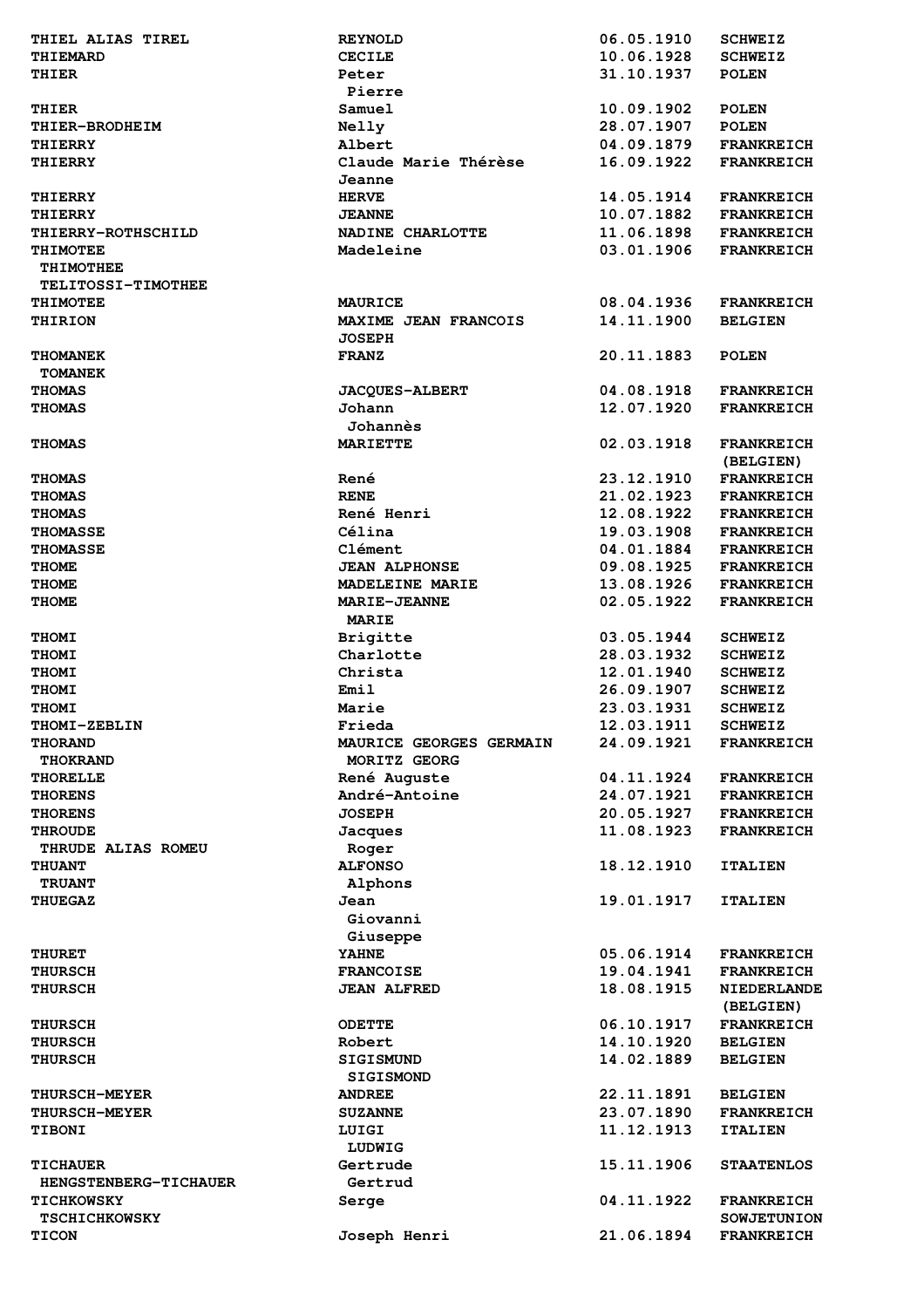| <b>TIDEMANIS</b>                  | <b>ANASTASIA</b>               | 21.09.1915 | <b>LETTLAND</b>           |
|-----------------------------------|--------------------------------|------------|---------------------------|
|                                   |                                |            | <b>SOWJETUNION</b>        |
|                                   |                                |            | (RUSSLAND)                |
| <b>TIDEMANIS</b>                  | <b>JOHANN</b>                  | 01.10.1897 | <b>LETTLAND</b>           |
|                                   | Jean Ferdinads                 |            | <b>SOWJETUNION</b>        |
| <b>TIECHE</b>                     | <b>JACQUES</b>                 | 19.04.1924 | <b>SCHWEIZ FRANKREICH</b> |
| <b>TIECHE</b>                     | <b>MAURICE</b>                 | 05.03.1895 | <b>SCHWEIZ</b>            |
|                                   | <b>LEON</b>                    |            |                           |
| <b>TIECHE</b>                     | <b>PAUL</b>                    | 18.09.1919 | <b>SCHWEIZ</b>            |
| TIETIEWIN                         | <b>NIKOLY</b>                  | 03.06.1906 | <b>RUSSLAND</b>           |
| <b>TETEWIN</b>                    | <b>NIKOLAJ</b>                 |            | <b>SOWJETUNION</b>        |
| <b>TIGER</b>                      | <b>GEORGES</b>                 | 14.12.1913 | <b>FRANKREICH</b>         |
|                                   | <b>GEORG</b>                   |            |                           |
| <b>TIGNERES</b>                   | <b>MARCEL</b>                  | 16.04.1924 | <b>FRANKREICH</b>         |
| TIJGER                            | <b>BERTHA</b>                  | 15.03.1934 | <b>NIEDERLANDE</b>        |
| <b>TIJGER SPAETER TEICHER</b>     | <b>JOSEF</b>                   | 10.07.1903 | <b>NIEDERLANDE</b>        |
| <b>TIJGER-RUBINFELD</b>           | <b>REGINA</b>                  | 29.10.1901 | <b>NIEDERLANDE</b>        |
| <b>TILCHE</b>                     | Jean-Jacques                   | 21.08.1919 | <b>FRANKREICH</b>         |
| <b>TILLAYE</b>                    | <b>JACQUES</b>                 | 08.09.1905 | <b>FRANKREICH</b>         |
| <b>TILLEMAN</b>                   | Jacob                          | 30.04.1897 | <b>POLEN</b>              |
| <b>TILLEMANN</b>                  | <b>FANNY</b>                   | 26.01.1923 | <b>POLEN</b>              |
| <b>TILLEMANN</b>                  | Jetta                          | 29.11.1921 | <b>POLEN</b>              |
| WIESNER-TILLEMANN                 |                                |            |                           |
| <b>TILLERMANN</b>                 | <b>AGNES</b>                   | 27.06.1931 | <b>UNGARN</b>             |
| TILLEMANN                         |                                |            |                           |
| TILLIOT                           | Alice                          | 24.08.1885 | <b>SCHWEIZ</b>            |
| TILLIOT                           | Marguerite                     | 27.08.1892 | <b>SCHWEIZ</b>            |
| <b>TIMAN</b>                      | Rudi                           | 13.06.1932 | <b>STAATENLOS</b>         |
|                                   | Rudolf                         |            | (DEUTSCHLAND)             |
| <b>TIMIN HIRSCH</b>               | <b>ANDRE</b>                   | 08.06.1916 | <b>STAATENLOS</b>         |
| TINJOUD                           | Albert                         | 10.01.1925 | <b>FRANKREICH</b>         |
| <b>TINJOD</b>                     |                                |            |                           |
| <b>TIRADO</b>                     | <b>MARIA TERESA</b>            | 15.01.1918 | <b>SPANIEN</b>            |
| <b>TIROLE</b>                     | JEANNE LUCIE EMILIENNE         | 19.09.1924 | <b>FRANKREICH</b>         |
| <b>TIROLE</b>                     | LUCIE                          | 07.07.1926 | <b>FRANKREICH</b>         |
| <b>TIROLE</b>                     | <b>MARCEL</b>                  | 14.06.1928 | <b>FRANKREICH</b>         |
| <b>TISCHENKEL-BRUECKEL</b>        | <b>ROSA</b>                    | 14.04.1909 | <b>OESTERREICH</b>        |
|                                   |                                |            | (STAATENLOS)              |
| <b>TISSERAND</b>                  | <b>GABRIEL</b>                 | 31.03.1920 | <b>FRANKREICH</b>         |
| <b>TISSERAND</b>                  | <b>GILBERT</b>                 | 17.12.1938 | <b>FRANKREICH</b>         |
| <b>TISSERAND</b>                  | LILIANE                        | 03.02.1940 | <b>FRANKREICH</b>         |
|                                   | <b>LILIANNE</b>                |            |                           |
| <b>TISSERAND</b>                  | MARIE VIRGINIE CECILE          | 21.08.1901 | <b>FRANKREICH</b>         |
| <b>BOUCHE-TISSERAND</b>           |                                |            |                           |
| <b>TISSOT</b>                     | <b>ALICE</b>                   | 18.03.1914 | <b>FRANKREICH</b>         |
| <b>TISSOT</b>                     | <b>EMILE</b>                   | 31.12.1914 | <b>FRANKREICH</b>         |
| <b>TISSOT</b>                     | <b>HENRI</b>                   | 20.10.1908 | <b>FRANKREICH</b>         |
|                                   | <b>JULES</b>                   |            |                           |
| <b>TISSOT</b>                     | Jean-Marie                     | 18.08.1855 | <b>FRANKREICH</b>         |
| <b>TISSOT</b>                     | <b>JEAN-ROBERT</b>             | 04.10.1927 | <b>SCHWEIZ</b>            |
| <b>TISSOT</b>                     | <b>JEANNE</b>                  | 17.01.1882 | <b>SCHWEIZ</b>            |
| <b>TISSOT</b>                     | Louis Pierre                   | 26.03.1922 | <b>FRANKREICH</b>         |
|                                   | Ludwig                         |            |                           |
| <b>TISSOT</b>                     | <b>YVES</b>                    | 24.05.1920 | <b>FRANKREICH</b>         |
| <b>TITON</b>                      | Daniel                         | 04.05.1935 | <b>FRANKREICH</b>         |
| <b>TITON</b>                      | Denise                         | 23.05.1940 | <b>FRANKREICH</b>         |
| <b>TITOWA</b>                     | Anna                           | 17.02.1925 | POLEN SOWJETUNION         |
| <b>TITTA</b>                      | <b>ANNA-MARIA</b>              | 05.05.1915 | <b>ITALIEN</b>            |
|                                   | <b>ANNA MARIE</b>              |            |                           |
| <b>TIUKOFF</b>                    | <b>ALEXIS</b>                  | 18.01.1920 | <b>RUSSLAND</b>           |
|                                   |                                |            | <b>SOWJETUNION</b>        |
| TIZI                              |                                |            |                           |
|                                   |                                |            |                           |
|                                   | <b>GEREMIA</b>                 | 10.11.1919 | <b>ITALIEN</b>            |
| <b>TOARD</b>                      | Léopold                        | 28.04.1920 | <b>FRANKREICH</b>         |
| <b>TOBLER</b>                     | <b>MARGARETHA</b>              | 12.01.1915 | <b>SCHWEIZ</b>            |
|                                   | <b>GRET</b>                    |            |                           |
| <b>TOBLER</b>                     | <b>MATHILDE</b>                | 21.04.1910 | <b>SCHWEIZ</b>            |
| <b>TOBY-GOLENDORF</b>             | <b>PIERRE</b>                  | 01.08.1921 | <b>FRANKREICH</b>         |
| <b>GOLENDORF TOBY</b><br>TOCZYSKI | <b>PETER</b><br><b>TADEUSZ</b> | 17.01.1919 | <b>POLEN</b>              |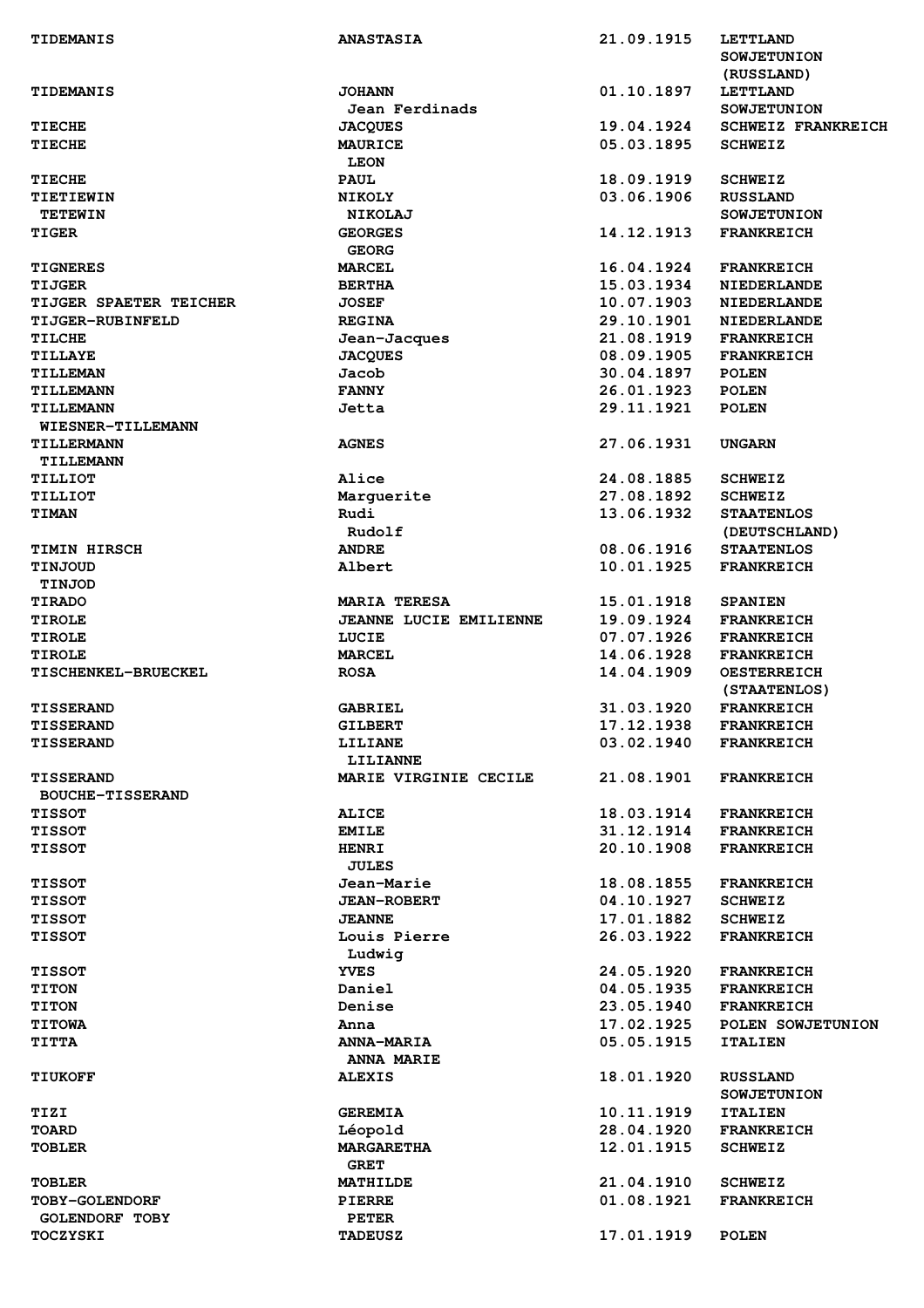|                           | <b>TADEUS</b>           |            |                        |
|---------------------------|-------------------------|------------|------------------------|
| TODD                      | <b>ROBERT</b>           | 14.06.1919 | <b>USA</b>             |
| <b>TOEBOSCH</b>           | <b>JULIUS ALBERT</b>    | 15.12.1913 | <b>NIEDERLANDE</b>     |
|                           | <b>JULES</b>            |            |                        |
| TOGORES Y DIAZ DEL RIO    | <b>GUILLERMO</b>        | 10.06.1912 | <b>SPANIEN</b>         |
|                           |                         |            |                        |
|                           | <b>GUILLEMNO</b>        |            |                        |
| <b>TOILLON</b>            | Gustave-Emile           | 13.10.1922 | <b>FRANKREICH</b>      |
|                           | Gustav Emil             |            |                        |
| <b>TOKARSKI</b>           | <b>FELIKS</b>           | 24.01.1915 | <b>POLEN</b>           |
|                           | <b>FELIX</b>            |            |                        |
| <b>TOLETTA</b>            | <b>ELISABETTA</b>       | 20.12.1942 | <b>ITALIEN</b>         |
| <b>TOLOTTA</b>            | <b>ELISABETH</b>        |            |                        |
|                           |                         |            |                        |
| <b>TOLKATSCHEF</b>        | <b>NIKIFOR</b>          | 08.02.1914 | <b>SOWJETUNION</b>     |
| TOLLET                    | <b>HENRI</b>            | 10.04.1881 | <b>FRANKREICH</b>      |
| TOLMATCHEV DE LAROCHE     | Serge                   | 13.09.1911 | <b>FRANKREICH</b>      |
| TOLMATCHER DE LAROCHE     |                         |            | (RUSSLAND)             |
| TOLMATCHEV DE LAROCHE-DE  | <b>JULIETTE INES</b>    | 26.03.1907 | <b>FRANKREICH</b>      |
| <b>AMODIO</b>             | <b>INEZ</b>             |            |                        |
|                           |                         |            |                        |
| TOLMATCHER-DE LAROCHE     |                         |            |                        |
| <b>TOLMATSCHOV</b>        | <b>SVETOZAR</b>         | 30.07.1924 | <b>STAATENLOS</b>      |
| <b>TOLMATSCHOFF</b>       |                         |            |                        |
| <b>TOLNAUER</b>           | Herma                   | 14.04.1901 | <b>JUGOSLAWIEN</b>     |
| TOLOTTA-CANDELIERE        | <b>MARIA</b>            | 09.12.1920 | <b>ITALIEN</b>         |
|                           |                         |            |                        |
| <b>TOLETTA</b>            | <b>MARIE</b>            |            |                        |
| <b>TOMAL</b>              | <b>JAN</b>              | 01.01.1905 | <b>POLEN</b>           |
| <b>TOMALINO</b>           | Rémy                    | 25.10.1899 | <b>ITALIEN</b>         |
| <b>TOMANEK</b>            | <b>FRANZ</b>            | 20.11.1883 | <b>POLEN</b>           |
| <b>TOMASINO</b>           | <b>CRISTINA</b>         | 11.01.1897 | <b>ITALIEN</b>         |
|                           | <b>CHRISTINA</b>        |            |                        |
|                           |                         |            |                        |
| <b>TOMASINO</b>           | LUIGINA                 | 24.08.1924 | <b>ITALIEN</b>         |
| <b>TOMASSI</b>            | Giuseppe                | 01.01.1922 | <b>ITALIEN</b>         |
| <b>TOMASSI</b>            | Mac                     | 01.05.1912 | <b>FRANKREICH</b>      |
| <b>TOMASZEWSKI</b>        | <b>HENRYK</b>           | 01.08.1917 | <b>POLEN</b>           |
| <b>TOMASZEWSKI</b>        | <b>TADEUZ</b>           | 01.01.1913 | <b>POLEN</b>           |
|                           |                         | 20.08.1903 | <b>FRANKREICH</b>      |
| <b>TOMAT</b>              | <b>DOMENICO</b>         |            |                        |
| <b>TOMAZEWSKI</b>         | <b>MIECZYSLAW</b>       | 06.10.1921 | <b>POLEN</b>           |
| <b>TOMASZEWSKI</b>        |                         |            |                        |
| <b>TOMCZYK</b>            | <b>JOSEF</b>            | 01.01.1922 | <b>POLEN</b>           |
| <b>TOMIAKOWSKI</b>        | <b>EDOUARD</b>          | 28.06.1904 | <b>POLEN</b>           |
|                           | <b>EDWARD</b>           |            |                        |
|                           |                         |            |                        |
| Т.                        | $R - G$ .               | Masqué     | <b>FRANKREICH</b>      |
| <b>TOMIANKA</b>           | Simon                   | 26.01.1914 | FRANKREICH (POLEN)     |
| TOMIANKA-MICHALOWICZ      | Sala                    | 08.04.1920 | FRANKREICH POLEN       |
| <b>TOMITCH</b>            | <b>THEODOR</b>          | 30.01.1920 | <b>JUGOSLAWIEN</b>     |
|                           | <b>THEODORE</b>         |            |                        |
| <b>TOMLAJANOWISCH</b>     | <b>YVAN</b>             | 29.10.1927 | <b>KROATIEN</b>        |
|                           |                         |            |                        |
| <b>TOMLYANOVIC</b>        |                         |            | <b>JUGOSLAWIEN</b>     |
| <b>TOMMASINO</b>          | <b>MARIO</b>            | 01.01.1926 | <b>ITALIEN</b>         |
| TON                       | ALBERT Abraham          | 14.07.1882 | <b>FRANKREICH</b>      |
| TON                       | <b>MAXIME BERNARD</b>   | 02.06.1913 | <b>FRANKREICH</b>      |
| TON                       | <b>ROSE</b>             | 15.03.1885 | <b>FRANKREICH</b>      |
| TON-HOROWITZ              | <b>DENISE</b>           | 29.09.1918 | <b>FRANKREICH</b>      |
|                           |                         |            |                        |
| <b>TONDETTA</b>           | <b>AMADEO</b>           | 02.04.1892 | <b>ITALIEN</b>         |
|                           | Amédeo                  |            |                        |
| <b>TONIATTI</b>           | Alexander Nicolo Tullio | 24.09.1945 | <b>ITALIEN</b>         |
| TONIATTI                  | <b>Eva</b>              | 10.07.1923 | <b>ITALIEN</b>         |
| <b>TONIATTI</b>           | Tullio                  | 02.02.1911 | <b>ITALIEN</b>         |
|                           |                         |            |                        |
| <b>TONOSSI</b>            | Marco                   | 14.11.1917 | <b>ITALIEN</b>         |
| <b>TONSA</b>              | <b>ANTONICA</b>         | 20.09.1905 | <b>ITALIEN</b>         |
|                           | <b>ANTONETTE</b>        |            |                        |
| TOPIOL                    | Abraham                 | 13.04.1934 | <b>BELGIEN (POLEN)</b> |
| <b>TOPIOL</b>             | Aron                    | 05.05.1905 | <b>POLEN</b>           |
|                           |                         | 22.11.1941 |                        |
| <b>TOPIOL</b>             | Joseph                  |            | <b>BELGIEN</b>         |
| <b>TOPIOL ALIAS ABEND</b> | Madeleine               | 06.02.1943 | <b>POLEN</b>           |
| TOPIOL-ABEND              | Sarah                   | 06.06.1912 | <b>POLEN</b>           |
|                           | Sahra                   |            |                        |
| <b>TOPOL</b>              | <b>JOSEF</b>            | 15.09.1911 | <b>POLEN</b>           |
| <b>TOPOLSKI</b>           | <b>TADEUSZ</b>          | 01.01.1909 | <b>POLEN</b>           |
|                           |                         |            |                        |
| <b>TOPOR</b>              | Srul                    | 04.09.1918 | <b>STAATENLOS</b>      |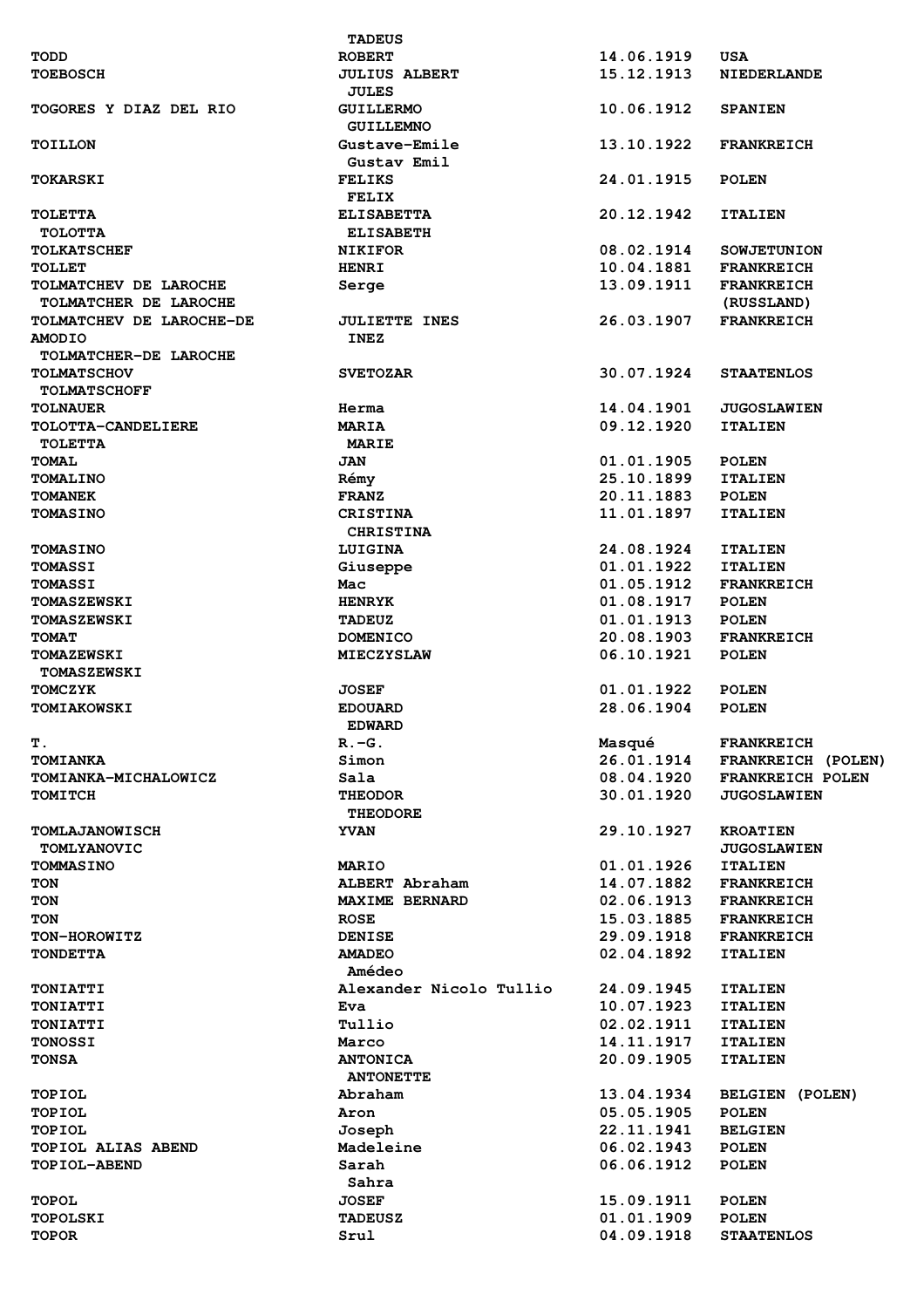|                             | Szul                    |            |                           |
|-----------------------------|-------------------------|------------|---------------------------|
|                             | Sznul                   |            |                           |
| <b>TOPPER</b>               | Erman                   | 01.01.1922 | <b>FRANKREICH ELSASS</b>  |
| <b>TOPPER</b>               | Ernest                  | 01.01.1900 | <b>FRANKREICH ELSASS</b>  |
| <b>TOPPLER</b>              | <b>Brunau</b>           | 01.01.1918 | <b>FRANKREICH</b>         |
|                             | Bruno?                  |            |                           |
| <b>TORCHE</b>               | <b>RENE</b>             | 24.11.1920 | <b>SCHWEIZ FRANKREICH</b> |
| <b>TORDO</b>                | <b>ALBERT-MARIUS</b>    | 04.02.1903 | <b>FRANKREICH</b>         |
| <b>TORELLE</b>              | André François          | 07.08.1922 | <b>FRANKREICH</b>         |
| <b>TORELLI</b>              | Felice                  | 22.10.1911 | <b>ITALIEN</b>            |
| <b>TORELLI</b>              | <b>GIOVANNI</b>         | 19.05.1918 | <b>ITALIEN</b>            |
| <b>TOREZYNSKI</b>           | Henri                   | 17.09.1933 | <b>FRANKREICH</b>         |
| <b>TORCZYNSKI</b>           | Heinrich                |            |                           |
| <b>TOREZYNSKI</b>           | Nathan                  | 28.10.1929 | <b>FRANKREICH</b>         |
| <b>TORCZYNSKI</b>           |                         |            |                           |
| <b>TORM</b>                 | Alter-Natan             | 25.07.1898 | <b>POLEN</b>              |
| <b>TORN</b>                 | Arter-Nathan            |            |                           |
| TORM-EDEL                   | Lea                     | 19.09.1904 | <b>POLEN</b>              |
| <b>TORN</b>                 |                         |            |                           |
| <b>TORN</b>                 | Abraham                 | 11.11.1894 | <b>POLEN</b>              |
| <b>TORN</b>                 | <b>DINE FRIEDA</b>      | 11.07.1931 | <b>POLEN</b>              |
|                             | <b>DINA</b>             |            |                           |
| <b>TORN</b>                 | <b>ELIAS</b>            | 23.10.1920 | <b>POLEN</b>              |
| <b>TORN</b>                 | <b>MAX MAILECH</b>      | 02.09.1921 | <b>POLEN</b>              |
| <b>TORNAY</b>               | <b>ANTOINE</b>          | 27.07.1922 | <b>FRANKREICH</b>         |
|                             | <b>ANTON</b>            |            |                           |
| <b>TORRE</b>                | Salvatore               | 30.07.1920 | <b>ITALIEN</b>            |
| <b>TORREDEMER</b>           | Fidel                   | 11.11.1912 | <b>SPANIEN</b>            |
| <b>TORRENTE</b>             | <b>RENE DANIEL</b>      | 03.08.1923 | <b>FRANKREICH</b>         |
| <b>TORRES</b>               |                         | 01.06.1898 | <b>ITALIEN</b>            |
|                             | Augusto                 |            |                           |
|                             | August                  |            |                           |
| <b>TOSCAN</b>               | <b>VALENTINO</b>        | 17.01.1922 | <b>ITALIEN</b>            |
| <b>TOSELLO</b>              | Antonio                 | 03.12.1918 | <b>ITALIEN</b>            |
| <b>TOSIC</b>                | <b>DRAGAN</b>           | 28.12.1908 | <b>JUGOSLAWIEN</b>        |
| TOSOLINI                    | Angelo                  | 10.08.1911 | <b>ITALIEN</b>            |
| <b>TOTORICAGUENA</b>        | SANTIAGO JAYO           | 23.07.1909 | <b>SPANIEN</b>            |
| <b>TOUBIANA</b>             | Michel                  | 25.02.1913 | <b>FRANKREICH</b>         |
| <b>TOUBIANA-BLOCH</b>       | Alice-Jeanne            | 04.07.1874 | <b>FRANKREICH</b>         |
| <b>TOUGARD DE BOISMILON</b> | Jean-Pierre             | 26.09.1922 | <b>FRANKREICH</b>         |
| <b>TOURNIER</b>             | ANDRE VICTOR            | 09.11.1913 | <b>FRANKREICH</b>         |
| <b>TOURNIER</b>             | <b>AUGUSTA</b>          |            | <b>FRANKREICH</b>         |
| <b>TOURNIER</b>             | MAURICE LAURENT CYRILLE | 07.04.1926 | <b>FRANKREICH</b>         |
|                             | MORITZ                  |            |                           |
| <b>TOURNIER</b>             | <b>ROBERT</b>           | 27.04.1920 | <b>FRANKREICH</b>         |
| <b>TOUSCO</b>               | Jean                    | 25.10.1921 | <b>ITALIEN</b>            |
| <b>TOUVIER</b>              | Ernest                  | 30.03.1906 | <b>FRANKREICH</b>         |
| <b>TOUZIN</b>               | <b>JEAN-LOUIS</b>       | 30.10.1920 | <b>FRANKREICH</b>         |
|                             | <b>JEAN</b>             |            |                           |
| <b>TOVBINI ALIAS TOUBIN</b> | <b>SIMON</b>            | 22.12.1888 | <b>SOWJETUNION</b>        |
| <b>TOVY</b>                 | Dora                    | 27.08.1930 | <b>FRANKREICH</b>         |
| <b>TOWNSLEY</b>             | <b>EDMOND</b>           | 24.12.1922 | <b>GROSSBRITANNIEN</b>    |
| TOZZO                       | Jacques                 | 28.01.1922 | <b>FRANKREICH</b>         |
| <b>TRACHSEL</b>             | Arthur                  | 08.06.1945 | <b>SCHWEIZ</b>            |
| <b>TRACHSEL</b>             | Arthur                  | 04.11.1913 | <b>SCHWEIZ</b>            |
| <b>TRACHSEL</b>             | Emma                    | 23.01.1921 | <b>SCHWEIZ</b>            |
| <b>TRACHSEL</b>             | Erich Karl              | 15.03.1905 | <b>SCHWEIZ</b>            |
| <b>TRACHSEL</b>             | Horst Christian         | 26.02.1930 | <b>SCHWEIZ</b>            |
| <b>TRACHSEL</b>             | Karl Heintz             | 20.05.1943 | <b>SCHWEIZ</b>            |
| <b>TRACHSEL</b>             | Klara Margareth         | 18.08.1905 | <b>SCHWEIZ</b>            |
| <b>TRACHSEL</b>             | Monika                  | 05.06.1944 | <b>SCHWEIZ</b>            |
| <b>TRACHSEL</b>             | Siegfried Erich         | 21.04.1931 | <b>SCHWEIZ</b>            |
| TRACHSEL-LUSTENBERGER       | Elise                   | 09.07.1904 | <b>SCHWEIZ</b>            |
| <b>TRACHTENBERG</b>         | Michel-Alexandre        | 20.06.1912 | <b>FRANKREICH</b>         |
| <b>TRACOL</b>               | Adolphe                 | 01.01.1921 | <b>FRANKREICH</b>         |
| <b>TRAETTO</b>              | <b>MARIO</b>            | 29.03.1913 | <b>ITALIEN</b>            |
| <b>TRAJLERER</b>            | Ita-Mirla               | 10.01.1926 | <b>POLEN</b>              |
| <b>POUGATCH-TRAJLERER</b>   | Ida                     |            |                           |
| <b>POUGATXCH</b>            |                         |            |                           |
| <b>TRAJLERER</b>            | Marie                   | 08.07.1935 | <b>FRANKREICH</b>         |
|                             |                         |            |                           |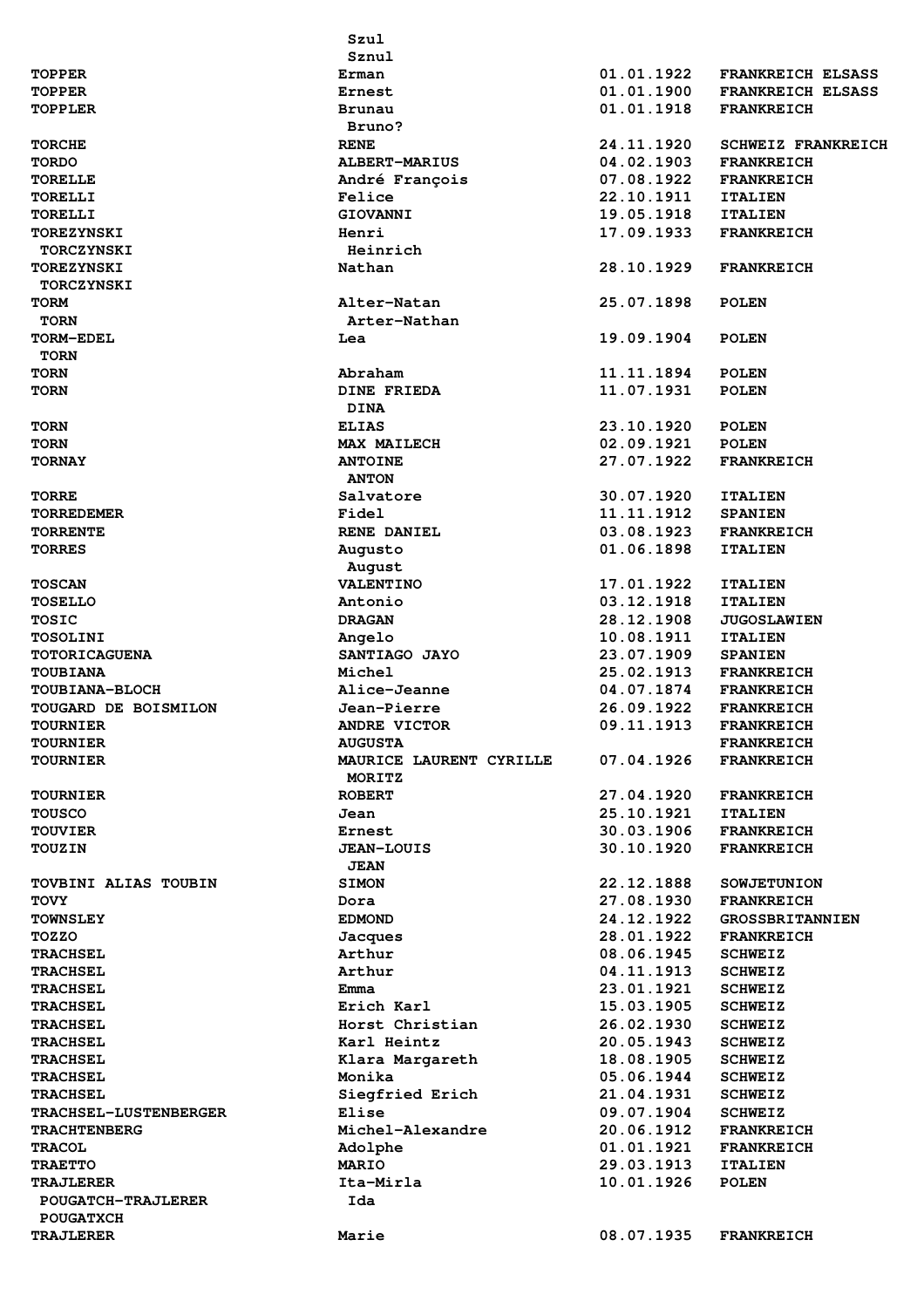|                                  | Monique                      |                          |                                              |
|----------------------------------|------------------------------|--------------------------|----------------------------------------------|
| <b>TRAJLERER-BAICZTOK</b>        | Bajla                        | 14.10.1902               | <b>POLEN</b>                                 |
| <b>TRAJSTER</b>                  | <b>MICHEL</b>                | 15.01.1907               | <b>POLEN</b>                                 |
| <b>TRAU</b>                      | <b>ARTHUR</b>                | 21.09.1937               | <b>BELGIEN POLEN</b>                         |
| <b>TRAU</b>                      | Chaim                        | 09.10.1886               | <b>POLEN</b>                                 |
| <b>TRAU</b>                      | Isak                         | 17.07.1915               | <b>POLEN</b>                                 |
| <b>TRAU</b>                      | Malvine                      | 03.10.1931               | <b>POLEN</b>                                 |
| <b>TRAU</b>                      | <b>MENDEL</b>                | 10.03.1909               | <b>POLEN</b>                                 |
| <b>TRAU-BERTRAM</b>              | Cywia                        | 17.09.1889               | <b>POLEN</b>                                 |
| <b>TRAU-SCHWEID</b>              | <b>SCHEINDEL</b>             | 31.10.1911               | <b>BELGIEN</b>                               |
| <b>TRAUBE</b>                    | <b>MENDEL</b>                | 24.11.1923               | <b>POLEN</b>                                 |
| <b>TRAUM-WEISS</b>               | Clara                        | 16.12.1906               | <b>POLEN</b>                                 |
| <b>TRAUMAN</b>                   | Michel                       | 06.11.1932               | <b>FRANKREICH</b>                            |
| <b>TRAUMANN</b>                  |                              |                          |                                              |
| <b>TRAUTMANN</b>                 | Egon                         | 08.03.1909               | <b>OESTERREICH</b>                           |
|                                  |                              |                          | <b>STAATENLOS</b>                            |
| <b>TRAUTMANN</b>                 | Paul Eugène Charles          | 18.04.1923               | <b>FRANKREICH ELSASS</b>                     |
| <b>TRAVAGLIO</b>                 | Carlo                        | 29.08.1916               | <b>ITALIEN</b>                               |
| <b>TRAVAGLIO</b>                 | Giovanni                     | 16.05.1943               | <b>ITALIEN</b>                               |
| <b>TRAVAGLIO</b>                 | Maria                        | 22.01.1945               | <b>ITALIEN</b>                               |
|                                  | Francesca                    |                          |                                              |
| <b>TRAVAGLIO</b>                 | Milena                       | 01.04.1916               | <b>ITALIEN</b>                               |
| <b>TRAVERA</b>                   | Ange Jean Pierre             | 15.09.1906               | <b>FRANKREICH</b>                            |
|                                  | Jean-Pierre                  |                          |                                              |
| <b>TRAVIS</b>                    | <b>MERIDH</b>                | 31.01.1922               | USA                                          |
| <b>TRAWINSKI</b>                 | <b>SIGISMUND</b>             | 02.09.1922               | <b>POLEN</b>                                 |
|                                  | <b>ZYGMUNT</b>               |                          |                                              |
| <b>TRBOJEVIC</b>                 | Jovan                        | 06.09.1920               | <b>JUGOSLAWIEN</b>                           |
| <b>TREBELS</b>                   | Hugo                         | 20.02.1905               | <b>NIEDERLANDE</b>                           |
| <b>TREFF</b>                     | Arno                         | 12.11.1926               | <b>POLEN</b>                                 |
| <b>TREFFERS</b>                  | Eduard-François              | 11.12.1915               | <b>NIEDERLANDE</b>                           |
| <b>TREFFOT</b>                   | <b>JANINE MARTHE</b>         | 29.07.1922               | <b>FRANKREICH</b>                            |
| <b>TREHERNE</b>                  | <b>MADELEINE</b>             | 06.05.1906               | <b>SCHWEIZ</b>                               |
| <b>TREICHLER</b>                 | <b>ARTHUR</b>                | 13.05.1896               | <b>SCHWEIZ</b>                               |
| <b>TREICHER</b>                  |                              |                          |                                              |
| TREIDEL                          | Frédéric                     | 01.05.1918               | <b>DEUTSCHLAND</b>                           |
|                                  | <b>FRIEDRICH</b>             |                          |                                              |
| TREIDEL-MEYER                    | <b>ERNST LEOPOLD</b>         | 19.09.1904               | <b>STAATENLOS</b>                            |
|                                  | Ernest                       |                          |                                              |
| <b>TREIDEL-MEYER</b>             | <b>PAULA</b>                 | 20.01.1903               | <b>STAATENLOS</b>                            |
| TREIHARD                         | <b>HARALD</b>                | 25.05.1925               | <b>DEUTSCHLAND</b>                           |
| <b>TREINER</b>                   | Benjamin                     | 27.08.1904               | <b>POLEN</b>                                 |
| <b>TREINER</b>                   | Claude                       | 08.10.1937               | FRANKREICH (POLEN)                           |
| <b>TREINER</b>                   | Jacques                      | 05.06.1943               | <b>POLEN</b>                                 |
| <b>TREINER-SVARTMANN</b>         | Ita.                         | 01.04.1913               | <b>POLEN</b>                                 |
| <b>TREISTER</b>                  | <b>ARTHUR</b>                | 20.07.1902               | <b>POLEN</b>                                 |
| TREISTER-GOLDSTEIN NEE SIMONI    | <b>ERIKA</b>                 | 29.11.1902               | <b>POLEN</b>                                 |
| TREJO CORCHERO                   | <b>ROMUALTO</b>              | 20.09.1909               | <b>SPANIEN</b>                               |
| TREJO CORTERO                    | <b>ROMUALDO</b>              |                          |                                              |
|                                  | Ronaldo                      |                          |                                              |
| <b>TREMBATSCH</b>                | <b>MARIA</b>                 | 14.01.1926               | <b>RUSSLAND</b>                              |
|                                  |                              |                          | <b>SOWJETUNION</b>                           |
| <b>TREMBATSCH</b>                | <b>PETER</b>                 | 23.02.1944               | <b>RUSSLAND</b>                              |
|                                  |                              |                          | <b>SOWJETUNION</b>                           |
| <b>TREMBLAY</b>                  | Roland Louis Charles         | 12.04.1902               | <b>FRANKREICH</b>                            |
| TREMEAUD ALIAS PRADIER           | Henry-François               | 21.09.1904               | <b>FRANKREICH</b>                            |
| <b>PETER</b>                     | François                     |                          |                                              |
|                                  | Jean-Pierre                  |                          |                                              |
|                                  | Pierre-Jean                  |                          |                                              |
| <b>TREMOLIERE</b>                | <b>HENRI-VICTOR</b>          | 07.06.1884               | <b>FRANKREICH</b>                            |
| <b>TREMOLIERES</b>               | <b>HENRI</b>                 |                          |                                              |
| TREMOLIERE-ZIEGER                | <b>MARGUERITE ELISE DORA</b> | 23.01.1882               | <b>FRANKREICH</b>                            |
|                                  | MARGRIT                      |                          |                                              |
| <b>TREMOLIERES</b>               |                              |                          |                                              |
| <b>TREMOLIERRES</b>              |                              |                          |                                              |
| <b>TREPEL</b><br><b>TREUHAFT</b> | <b>CHARLES</b><br>Ruth       | 21.09.1908<br>27.06.1928 | <b>FRANKREICH</b><br><b>TSCHECHOSLOWAKEI</b> |
| <b>TREUHAFTOVA</b>               |                              |                          |                                              |
| <b>TREUHAFT-STROH</b>            | <b>GISELA</b>                | 02.09.1912               |                                              |
| TREUHAFT-STROH                   | <b>IMRICH</b>                | 07.07.1913               | <b>STAATENLOS</b><br><b>STAATENLOS</b>       |
|                                  |                              |                          |                                              |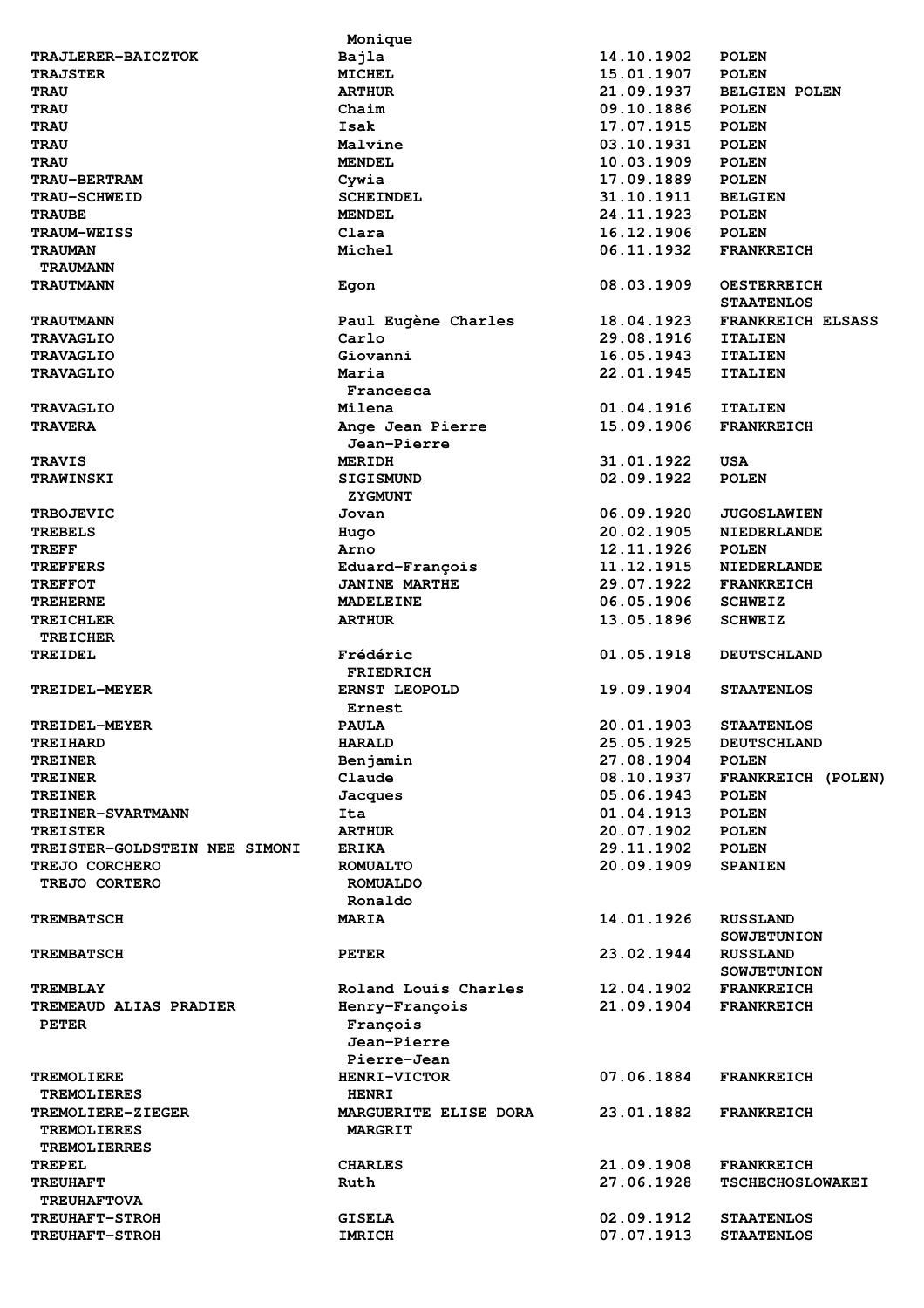| <b>BEN AHARON</b>      | <b>EMERICH</b>            |            |                           |
|------------------------|---------------------------|------------|---------------------------|
|                        | <b>JIZCHAK</b>            |            |                           |
| <b>TREUHERZ</b>        | Alexander                 | 26.02.1919 | <b>STAATENLOS</b>         |
|                        | Alexandre                 |            | (DEUTSCHLAND)             |
| <b>TREUTHARDT</b>      | Erika                     | 08.03.1920 | <b>SCHWEIZ</b>            |
| <b>TREUTHARDT</b>      | Gisella                   | 19.08.1939 | <b>SCHWEIZ</b>            |
| <b>TREUTHARDT</b>      | Hans                      | 12.05.1914 | <b>SCHWEIZ</b>            |
| <b>TREUTHARDT</b>      | Hélène                    | 20.11.1919 | <b>SCHWEIZ</b>            |
| <b>TREUTHARDT</b>      | Johannès                  | 23.04.1885 | <b>SCHWEIZ</b>            |
| <b>TREUTHARDT</b>      | Ursula                    | 27.04.1941 | <b>SCHWEIZ</b>            |
| <b>TREUTHARDT</b>      | Willi                     | 13.09.1915 | <b>SCHWEIZ</b>            |
| <b>TREUTHARDT</b>      | Willi (junior)            | 17.04.1942 | <b>SCHWEIZ</b>            |
| <b>TREVES</b>          | Catharina                 | 10.12.1917 | <b>ITALIEN</b>            |
|                        | Caterina                  |            |                           |
| <b>TREVES</b>          | Donato Umberto            | 03.03.1895 | <b>ITALIEN</b>            |
| TREVES                 | Liana                     | 01.03.1939 | <b>ITALIEN</b>            |
| <b>TREVES</b>          | Marcelle                  | 10.06.1926 | <b>ITALIEN</b>            |
| <b>TREVES</b>          | <b>RAYMOND</b>            | 11.08.1914 | <b>FRANKREICH</b>         |
| <b>TREVES-DECUPERE</b> | <b>GISELE MARIE JENNY</b> | 10.08.1922 | <b>FRANKREICH</b>         |
|                        | <b>GISELA</b>             |            |                           |
| <b>TREVES-DECUPERE</b> | <b>GISELE MARIE JENNY</b> | 10.08.1922 | <b>FRANKREICH</b>         |
|                        | <b>GISELA</b>             |            |                           |
| <b>TREVES-LEVI</b>     | Elsa                      | 13.09.1902 | <b>ITALIEN</b>            |
|                        | Elisabeth                 |            |                           |
| <b>TRIBOLET</b>        | <b>EDOUARD</b>            | 20.05.1924 | <b>SCHWEIZ</b>            |
|                        | <b>MARIO</b>              |            |                           |
| <b>TRICASE</b>         |                           | 01.01.1924 | <b>ITALIEN</b>            |
| <b>TRIEST</b>          | Margot                    | 19.04.1929 | <b>STAATENLOS</b>         |
|                        |                           |            | (DEUTSCHLAND)             |
| TRIEST-DE VIGNERON     | <b>SUZANNE-MARIE</b>      | 19.09.1916 | <b>BELGIEN</b>            |
|                        | <b>MARIE SUZANNE</b>      |            |                           |
| <b>TRIFKOVITCH</b>     | <b>BORISLAV</b>           | 17.03.1915 | <b>JUGOSLAWIEN</b>        |
| <b>TRIFKOVITZ</b>      |                           |            |                           |
| TRIFKOVIC              |                           |            |                           |
| <b>TRINCA</b>          | Ferdinando                | 21.02.1922 | <b>ITALIEN</b>            |
| <b>TRINCAT</b>         | François                  | 18.04.1921 | <b>FRANKREICH</b>         |
| <b>TRIONE</b>          | <b>IOLANDA</b>            | 05.05.1920 | <b>ITALIEN</b>            |
|                        | YOLANDA                   |            |                           |
| <b>TRIPOLI</b>         | Robert                    | 28.05.1921 | <b>GROSSBRITANNIEN</b>    |
| TRIPP                  | Marquerite                | 10.11.1891 | <b>STAATENLOS</b>         |
|                        | Grete                     |            | (DEUTSCHLAND)             |
|                        | Greta                     |            |                           |
| <b>TRITENNE</b>        | HENRI LOUIS EUGENE        | 06.05.1900 | <b>FRANKREICH</b>         |
| <b>TRITONI</b>         | Paul                      | 02.10.1928 | <b>ITALIEN FRANKREICH</b> |
|                        | Edgar                     |            |                           |
| <b>TRITSCH</b>         | Edith                     | 22.06.1888 | <b>STAATENLOS</b>         |
|                        |                           |            | (OESTERREICH)             |
| <b>TRITSCH</b>         | Melanie                   | 10.03.1886 | <b>STAATENLOS</b>         |
|                        |                           |            | (OESTERREICH)             |
| <b>TRITTEN</b>         | Walter                    | 10.04.1922 | <b>SCHWEIZ</b>            |
| <b>TROCCON</b>         | Roger                     | 01.03.1913 | <b>FRANKREICH</b>         |
|                        | Boleslaw Michal           | 28.08.1913 | <b>POLEN</b>              |
| <b>TROJNARSKI</b>      |                           |            |                           |
| <b>TROLLIET</b>        | <b>MARCEL HENRI</b>       | 04.04.1918 | <b>FRANKREICH</b>         |
| TROLLIET-KUNNY         | Françoise Louise          | 22.09.1884 | <b>SCHWEIZ</b>            |
| TROM ALIAS ABEND-TROM  | Sima                      | 15.04.1917 | <b>POLEN</b>              |
| <b>TROMBERT</b>        | <b>LUCIEN-GEORGES</b>     | 24.05.1908 | <b>FRANKREICH</b>         |
| <b>TROMBETTA</b>       | <b>FLORINDO</b>           | 03.11.1914 | <b>ITALIEN</b>            |
| <b>TROMBI</b>          | <b>QUINTA</b>             | 23.03.1910 | <b>ITALIEN</b>            |
| <b>TRONCHE</b>         | GILBERT JOSEPH CYRILLE    | 21.05.1895 | <b>FRANKREICH</b>         |
|                        | <b>BASILE</b>             |            |                           |
| <b>TRONCHET</b>        | <b>ANDRE-PAUL</b>         | 12.05.1923 | <b>FRANKREICH</b>         |
|                        | <b>ANDRE</b>              |            |                           |
| <b>TROOSTWIJK</b>      | Arnold                    | 07.12.1929 | <b>NIEDERLANDE</b>        |
| <b>TROOSTWIJK</b>      | Salomon Isaac             | 13.02.1903 | <b>NIEDERLANDE</b>        |
| <b>TROOSTWIJK-VOHS</b> | Erna-Henriette            | 27.09.1904 | <b>NIEDERLANDE</b>        |
| <b>TROOSTWYK</b>       | <b>ALEXANDER</b>          | 25.12.1908 | <b>NIEDERLANDE</b>        |
| <b>TROOSTWIJK</b>      |                           |            |                           |
| <b>TROOSTWYK</b>       | <b>JACQUES-ARNOLD</b>     | 14.01.1938 | <b>NIEDERLANDE</b>        |
| <b>TROOSTWIJK</b>      |                           |            |                           |
| <b>TROOSTWYK</b>       | <b>SARA-FRIEDA</b>        | 28.01.1936 | <b>NIEDERLANDE</b>        |
|                        |                           |            |                           |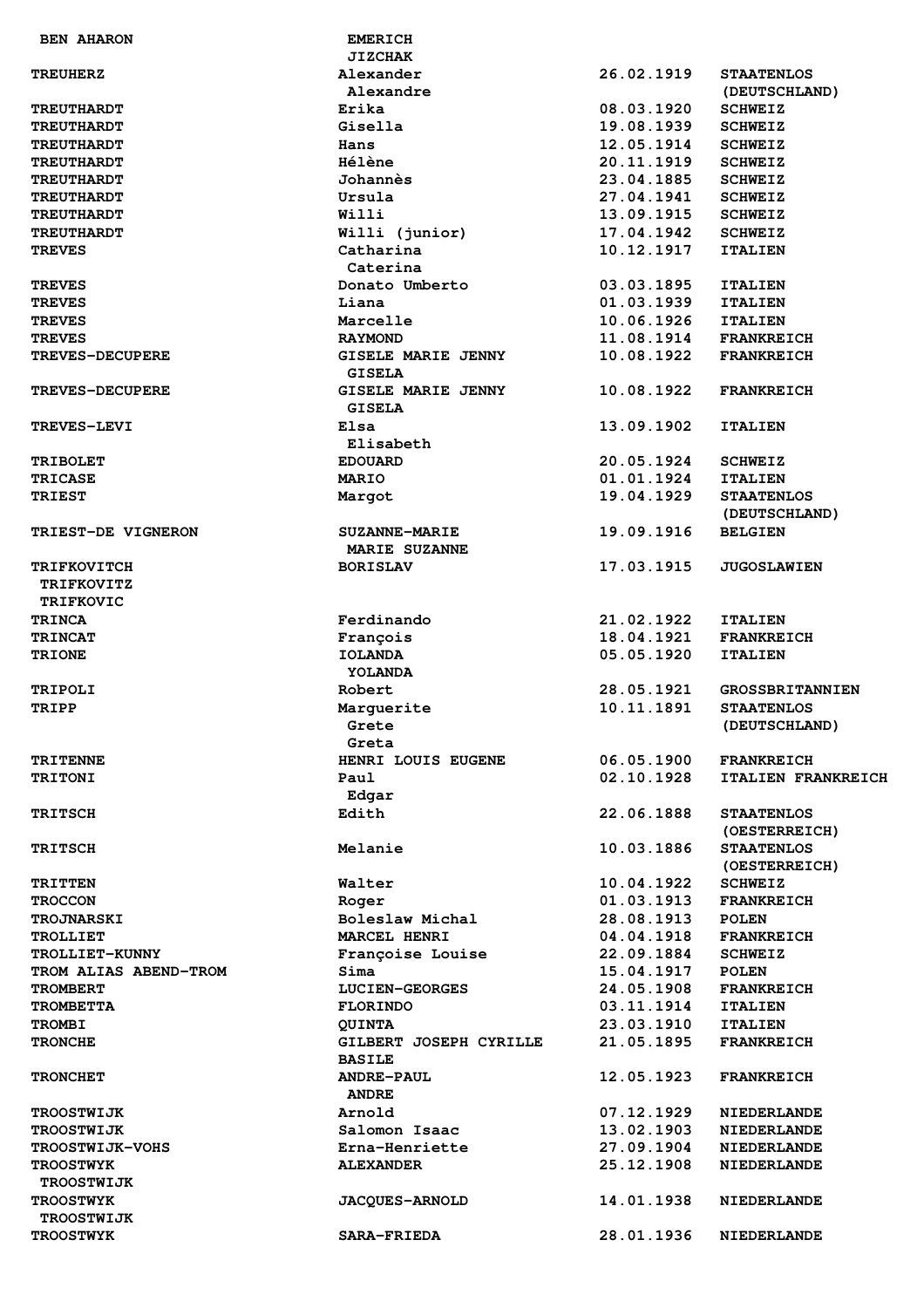| TROOSTWYK-HIEGENTLICH          | <b>SARA-MELIA</b>         | 16.02.1910 | <b>NIEDERLANDE</b>        |
|--------------------------------|---------------------------|------------|---------------------------|
| <b>TROOSTWIJK</b>              |                           |            |                           |
| TROPP-HEIER                    | <b>RENEE</b>              | 03.12.1912 | <b>RUMANIEN</b>           |
| <b>TROST-HAMPE</b>             | ILSE JOHANNA EMMA AUGUSTA | 06.10.1906 | <b>STAATENLOS</b>         |
|                                | <b>CLARA</b>              |            | (DEUTSCHLAND)             |
| <b>TROTTET</b>                 | <b>FRANCOIS-AUGUSTE</b>   | 02.08.1901 | <b>FRANKREICH</b>         |
| <b>TROTTI</b>                  | Georges                   | 01.01.1883 | <b>FRANKREICH</b>         |
| <b>TROUILLET</b>               | <b>MARCEL</b>             | 22.06.1923 | <b>FRANKREICH</b>         |
| <b>TROUSSIER</b>               | Pierre-Edouard            | 29.07.1934 | <b>FRANKREICH</b>         |
| <b>TROUVE</b>                  | <b>CHARLES</b>            | 01.01.1908 | <b>FRANKREICH</b>         |
| <b>TROYANOFF</b>               | Tichon                    | 06.12.1932 | <b>STAATENLOS</b>         |
| <b>TROYANOV</b>                | Tikhon                    |            |                           |
| <b>TRUAN</b>                   | <b>ALINE</b>              | 10.03.1933 | <b>SCHWEIZ</b>            |
| <b>TRUAN</b>                   | <b>CHARLES</b>            | 24.03.1929 | <b>SCHWEIZ</b>            |
| <b>TRUAN</b>                   | <b>GEORGES</b>            | 28.12.1934 | <b>SCHWEIZ</b>            |
| <b>TRUAN</b>                   | MONIQUE                   | 06.10.1939 | <b>SCHWEIZ</b>            |
| <b>TRUANT</b>                  | LUCIANO FEDERICO          | 19.10.1939 | <b>ITALIEN</b>            |
| <b>TRUANT</b>                  | <b>ROSETTA</b>            | 10.04.1910 | <b>ITALIEN</b>            |
| <b>TRUCHELUT</b>               | Henri Maurice             | 10.03.1929 | <b>FRANKREICH</b>         |
| <b>TRUFFAT</b>                 | <b>JEAN</b>               | 19.04.1915 | <b>FRANKREICH</b>         |
| <b>TRUFFAT</b>                 | René Ernest               | 22.04.1911 | <b>FRANKREICH</b>         |
| <b>TRUFFAZ</b>                 | CAMILLE MATHILDE          | 26.05.1923 | <b>FRANKREICH</b>         |
| <b>TRUFFAZ</b>                 | <b>FRANCOIS</b>           | 19.05.1867 | <b>FRANKREICH</b>         |
| <b>TRUFFAZ</b>                 | René                      | 05.05.1922 | <b>FRANKREICH</b>         |
| TRUJILLO                       | Alberto                   | 10.12.1915 | <b>SPANIEN</b>            |
|                                | Albert                    |            |                           |
| <b>TRUKER</b>                  | Elsa                      | 13.07.1880 | <b>TSCHECHOSLOWAKEI</b>   |
| <b>TRUKEROVA</b>               |                           |            |                           |
| <b>TRUMMER</b>                 | Laure                     | 01.01.1932 | <b>SCHWEIZ</b>            |
| <b>TRUMMER</b>                 | Mina                      | 01.01.1906 | <b>SCHWEIZ</b>            |
| <b>TRUMMER</b>                 | Otto                      | 01.01.1903 | <b>SCHWEIZ</b>            |
| <b>TRUMMER</b>                 | Renarte                   | 01.01.1940 | <b>SCHWEIZ</b>            |
| <b>TRZESNIOWER</b>             | Wolf                      | 15.05.1908 | <b>POLEN</b>              |
| TRZESNIOWER-KORNBLUM           | Else                      | 18.07.1913 | <b>POLEN</b>              |
| <b>TSCHANNEN ALIAS KENDZIA</b> | ALFRED LUDWIG ALIAS KURT  | 30.11.1913 | <b>DEUTSCHLAND</b>        |
|                                |                           |            | (SCHWEIZ)                 |
| <b>TSCHANZ</b>                 | Adolf                     | 17.06.1916 | <b>SCHWEIZ</b>            |
| <b>TSCHANZ</b>                 | Alfred                    | 09.02.1911 | <b>SCHWEIZ</b>            |
| <b>TSCHANZ</b>                 | <b>Brindfried</b>         | 11.03.1935 | <b>SCHWEIZ</b>            |
| <b>TSCHANZ</b>                 | Fredi                     | 05.02.1945 | <b>SCHWEIZ</b>            |
| <b>TSCHANZ</b>                 |                           | 28.09.1933 | <b>SCHWEIZ</b>            |
| <b>TSCHANZ</b>                 | Hans<br>Helga             | 28.03.1940 | <b>SCHWEIZ</b>            |
| <b>TSCHANZ</b>                 | Ingrid                    | 01.10.1938 | <b>SCHWEIZ</b>            |
| <b>TSCHANTZ</b>                |                           |            |                           |
|                                |                           |            |                           |
| <b>TSCHANZ</b>                 | Manfred<br>Monika         | 08.09.1945 | <b>SCHWEIZ</b>            |
| <b>TSCHANZ</b>                 |                           | 02.10.1940 | <b>SCHWEIZ</b>            |
| <b>TSCHANZ</b>                 | <b>ROBERT-HENRI</b>       | 16.11.1907 | <b>SCHWEIZ</b>            |
| <b>TSCHANZ</b>                 | Rosemonde                 | 06.10.1938 | <b>SCHWEIZ</b>            |
| <b>TSCHANZ</b>                 | <b>SIMONE</b>             | 08.10.1908 | <b>SCHWEIZ</b>            |
| TSCHANZ-KAIME                  | Alwine                    | 02.01.1922 | <b>SCHWEIZ</b>            |
| <b>TSCHANZ-RION</b>            | Berthe                    | 06.09.1926 | <b>SCHWEIZ FRANKREICH</b> |
| <b>TSCHANZ-UCKERT</b>          | Friede                    | 13.11.1915 | <b>SCHWEIZ</b>            |
| TSCHIEMBER ALIAS BAUMLIN       | RENE alias FERNAND        | 28.11.1921 | <b>FRANKREICH</b>         |
| <b>TSCHUDOWSKI</b>             | WLADIMIR                  | 31.08.1922 | <b>RUSSLAND</b>           |
| <b>TSCHUDOWSKY</b>             |                           |            | <b>SOWJETUNION</b>        |
| <b>TSIKAS</b>                  | <b>CONSTANTIN</b>         | 12.06.1912 | <b>GRIECHENLAND</b>       |
|                                | <b>KONSTANTIN</b>         |            |                           |
| <b>TSOLAKIS</b>                | <b>JEAN</b>               | 01.01.1908 | <b>GRIECHENLAND</b>       |
| <b>TUBIANA</b>                 | <b>MAURICE</b>            | 18.01.1909 | <b>FRANKREICH</b>         |
| <b>TUBIANA-WEIL</b>            | <b>JANE ISABELLE</b>      | 26.10.1883 | <b>FRANKREICH</b>         |
| <b>TUDIWER-RAUCH</b>           | <b>ADELE</b>              | 20.05.1924 | STAATENLOS (POLEN)        |
| <b>TUECHLER-FLEMINGER</b>      | Gisèle                    | 22.12.1897 | <b>STAATENLOS</b>         |
| <b>BIENES-TUECHLER</b>         | Gisela                    |            | (OESTERREICH)             |
| <b>TUCHLER</b>                 |                           |            |                           |
| <b>TUESEL</b>                  | Anni Henriette Sophie     | 20.04.1910 | <b>SCHWEIZ</b>            |
| <b>TUSEL-GOESSEL</b>           |                           |            |                           |
| <b>TUESEL</b>                  | Edeltraut                 | 22.02.1939 | <b>SCHWEIZ</b>            |
| <b>TUSEL</b>                   |                           |            |                           |
| <b>TUESEL</b>                  | Edith                     | 19.07.1934 | <b>SCHWEIZ</b>            |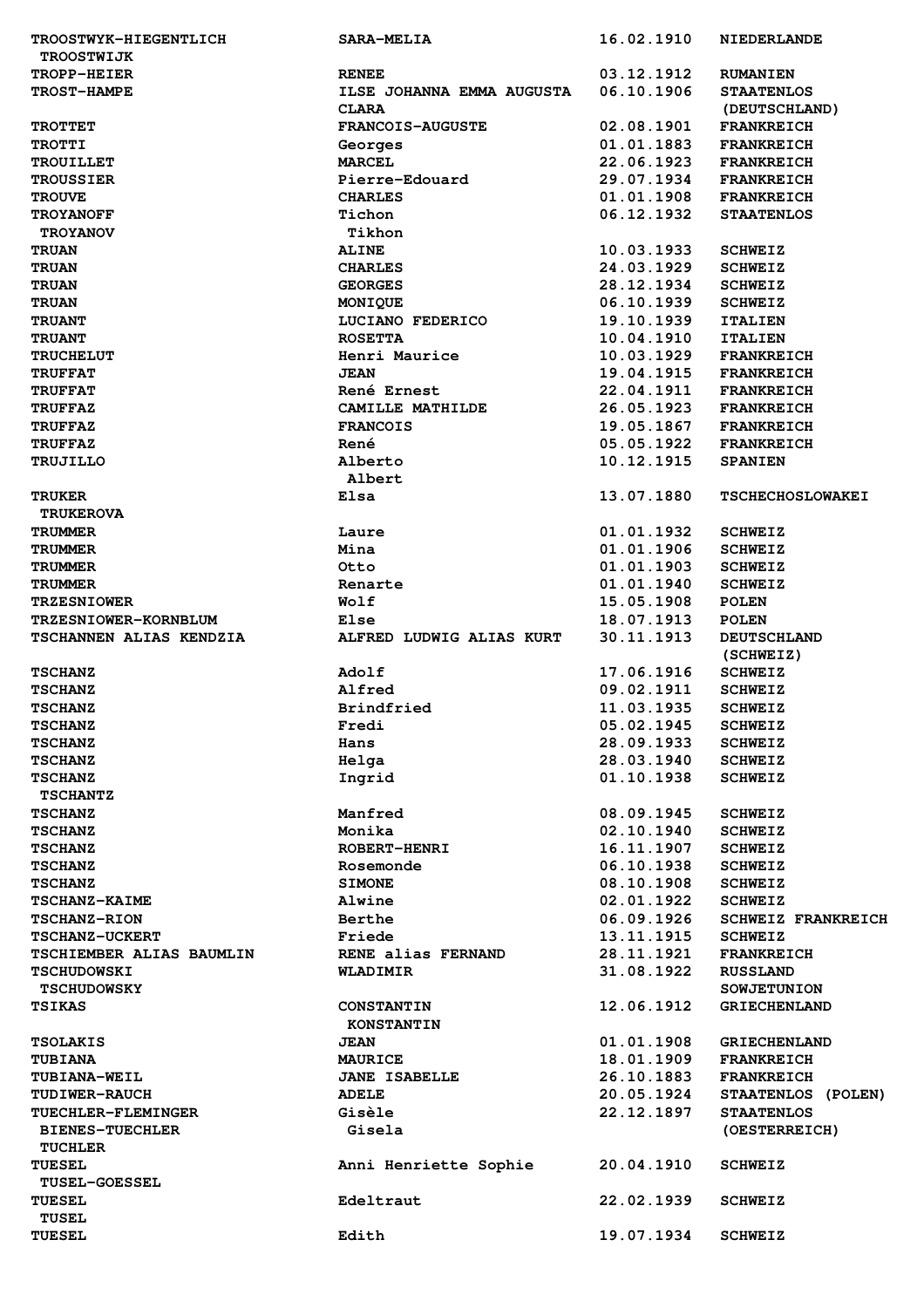| TUESEL                       | Emil Albert      | 22.09.1907 | <b>SCHWEIZ</b>            |
|------------------------------|------------------|------------|---------------------------|
| <b>TUSEL</b>                 |                  |            |                           |
| <b>TUESEL</b>                | Hans Dietrich    | 22.02.1939 | <b>SCHWEIZ</b>            |
| <b>TUSEL</b>                 |                  |            |                           |
|                              |                  |            |                           |
| <b>TUESEL</b>                | Manfred          | 05.09.1941 | <b>SCHWEIZ</b>            |
| <b>TUSEL</b>                 |                  |            |                           |
| <b>TUESEL</b>                | Rose-Marie       | 22.08.1940 | <b>SCHWEIZ</b>            |
| <b>TUSEL</b>                 |                  |            |                           |
| <b>TUESEL</b>                | Wolfgang         | 29.12.1936 | <b>SCHWEIZ</b>            |
| <b>TUSEL</b>                 |                  |            |                           |
|                              |                  |            |                           |
| <b>TUJDOWSKA</b>             | <b>REGINA</b>    | 26.09.1927 | <b>POLEN</b>              |
| <b>KESEK-TUJDOWSKA</b>       |                  |            |                           |
| TUKE                         | <b>JOSEPH</b>    | 20.04.1911 | <b>UNGARN</b>             |
| <b>TULON</b>                 | <b>PETER</b>     | 12.11.1922 | <b>FRANKREICH</b>         |
|                              | <b>PIERRE</b>    |            |                           |
| <b>TUNDER</b>                | Joann-Johannes   | 25.01.1916 | <b>SOWJETUNION</b>        |
|                              |                  |            |                           |
|                              | Johann           |            | <b>ESTLAND</b>            |
| <b>TUNSTALL</b>              | <b>CARNETT</b>   | 05.11.1919 | <b>USA</b>                |
| <b>TURATTI</b>               | <b>VINCENZO</b>  | 01.11.1890 | <b>ITALIEN</b>            |
| <b>TURCHETTI</b>             | <b>NAZZARENO</b> | 23.07.1893 | <b>ITALIEN</b>            |
| <b>TURCI</b>                 | <b>ETTORE</b>    | 23.10.1926 | <b>ITALIEN</b>            |
| <b>TURCI</b>                 |                  | 10.11.1924 |                           |
|                              | <b>GIOVANNI</b>  |            | <b>ITALIEN</b>            |
|                              | <b>JOHANN</b>    |            |                           |
| <b>TURCI</b>                 | <b>GUGLIELMO</b> | 08.06.1904 | <b>ITALIEN</b>            |
|                              | WILHELM          |            |                           |
| <b>TUREK</b>                 | <b>FRANZ</b>     | 01.01.1921 | <b>POLEN</b>              |
|                              | François recte   |            |                           |
|                              | Franciszek       |            |                           |
|                              |                  |            |                           |
| TURFKRUYER (DEL MONTE) ALIAS | Mathilde         | 27.08.1939 | <b>NIEDERLANDE</b>        |
| <b>KANTOR</b>                |                  |            |                           |
| <b>TURIN</b>                 | <b>EMMANUEL</b>  | 22.01.1883 | <b>SCHWEIZ</b>            |
| TURKFELD                     | Abraham          | 07.07.1907 | <b>POLEN</b>              |
| TUERKFELD                    |                  |            |                           |
| <b>TURKSMA</b>               |                  | 25.08.1905 |                           |
|                              | Léon-Leopold     |            | <b>NIEDERLANDE</b>        |
| <b>TURNER</b>                | Celia Margaret   |            | <b>GROSSBRITANNIEN</b>    |
| <b>TURQUET</b>               | Paul             | 17.05.1925 | <b>FRANKREICH</b>         |
| TURRIAN                      | <b>GEORGES</b>   | 12.08.1923 | <b>SCHWEIZ FRANKREICH</b> |
| <b>TUSEL</b>                 | Alma             | 12.10.1883 | <b>SCHWEIZ</b>            |
| TUSEL                        | Erika            | 28.07.1930 | <b>SCHWEIZ</b>            |
|                              |                  |            |                           |
| <b>TUSEL</b>                 | Gerda            | 23.03.1930 | <b>SCHWEIZ</b>            |
| TUSEL                        | Hedwig           | 26.05.1901 | <b>SCHWEIZ</b>            |
| <b>TUSEL</b>                 | Horst            | 31.03.1939 | <b>SCHWEIZ</b>            |
| <b>TUESEL</b>                |                  |            |                           |
| TUSEL                        | Inge             |            |                           |
|                              |                  |            |                           |
|                              |                  | 21.07.1942 | <b>SCHWEIZ</b>            |
| <b>TUESEL</b>                |                  |            |                           |
| <b>TUSEL</b>                 | Jutta            | 27.07.1943 | <b>SCHWEIZ</b>            |
| <b>TUESEL</b>                |                  |            |                           |
| TUSEL                        | Klaus            | 23.02.1941 | <b>SCHWEIZ</b>            |
|                              |                  |            |                           |
| <b>TUESEL</b>                |                  |            |                           |
| TUSEL                        | Kurt-Erwin       | 26.07.1913 | <b>SCHWEIZ</b>            |
| <b>TUESEL</b>                |                  |            |                           |
| <b>TUSEL</b>                 | Marie            | 06.06.1920 | <b>SCHWEIZ</b>            |
| TUESEL-SAUMANN               |                  |            |                           |
| <b>TUSEL</b>                 | Wilhelm          | 10.05.1929 | <b>SCHWEIZ</b>            |
|                              |                  |            |                           |
| <b>TUTEUR</b>                | <b>KARLHEINZ</b> | 09.10.1926 | <b>STAATENLOS</b>         |
|                              |                  |            | (DEUTSCHLAND)             |
| <b>TYBERG</b>                | Hermann          | 13.09.1929 | <b>POLEN</b>              |
| <b>TYBERG</b>                | Samuel           | 19.12.1927 | <b>POLEN</b>              |
| <b>TYBERG</b>                | Srul-Icek        | 14.02.1891 | <b>POLEN</b>              |
| <b>TYBERG-FABIAN</b>         | Dina             | 16.09.1905 | <b>POLEN</b>              |
| <b>TYGEL</b>                 |                  |            |                           |
|                              | Eugénie          | 10.09.1925 | <b>POLEN</b>              |
| <b>ZYGEL</b>                 |                  |            |                           |
| <b>TYLY</b>                  | <b>PIERRE</b>    | 18.08.1922 | <b>FRANKREICH</b>         |
| TILY                         |                  |            |                           |
| <b>TYNSKI</b>                | Janine           | 06.01.1933 | <b>FRANKREICH</b>         |
| <b>TYRANGEL</b>              | Abraham Mendel   | 25.04.1917 | POLEN FRANKREICH          |
| <b>TYRANGEL</b>              | Jean-Claude      | 09.04.1943 | <b>POLEN</b>              |